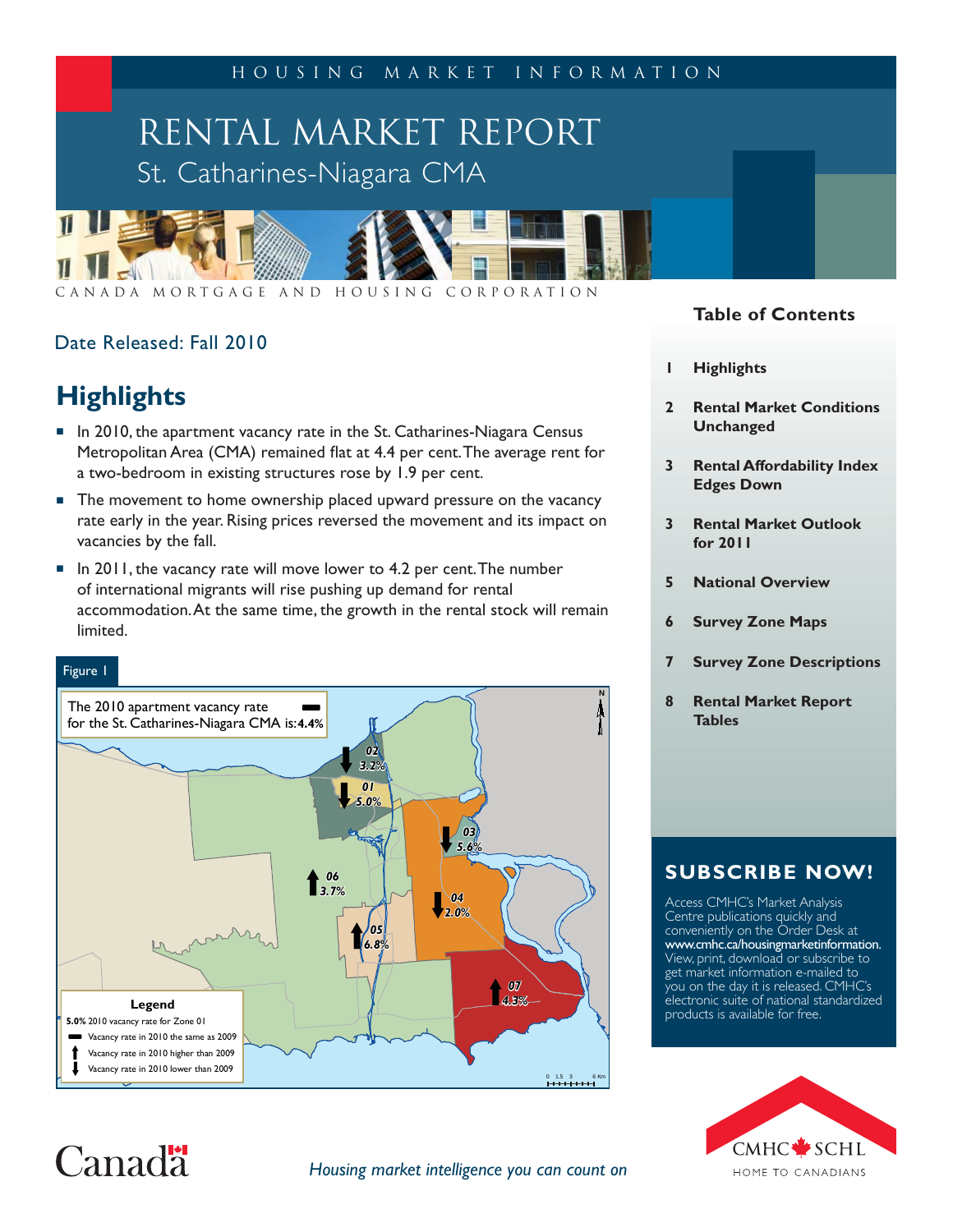

# **Rental Market Conditions Unchanged**

### **Vacancy rate unchanged**

According to the CMHC's Fall 2010 Rental Market Survey, the vacancy rate for private rental apartment buildings with three or more units in the St. Catharines-Niagara CMA (hereinafter Niagara) remained unchanged at 4.4 per cent in 2010. The vacancy rate was above the national and historical averages. In the past five years, vacancy rates in Niagara remained stable varying only within a narrow range of 4.0-4.4 per cent and averaging at 4.3 per cent.

### **Rental availability rate down slightly**

Although vacancies remained unchanged, the apartment availability rate fell by 0.2 percentage points to 6.1 per cent. Despite fewer notices from tenants planning to vacate their units, landlords were not able to find new tenants and therefore lower their vacancies.

# **Offsetting impacts on demand**

Several demand and supply factors contributed to flat rental vacancies.

A rise in home ownership demand, particularly in the earlier part of the year, reduced demand for rental accommodation. Many first-time buyers continued to benefit from mortgage rates remaining near historic low levels throughout the year. Some of them also responded to imminent changes to mortgage rules and taxation on housing and made a move into home ownership earlier than they planned. However, as competition among buyers in the resale market firmed up in the latter part of last year and into the first half of 2010, prices moved higher, translating into higher housing costs. Some of the marginal buyers, mostly first-time buyers, had a more difficult time acquiring housing during multiple offer situations. This slowed the shift of renters into home ownership as 2010 progressed.

Home buying decisions of firsttime buyers are an important factor influencing the direction of vacancy rates. It is estimated that in Niagara the average first-time buyer belongs to the 25-34 years-of-age group. Some of the younger people at the lower end of the range  $-$  aged 25-29  $-$  buy their first homes moving out of their parents' houses. This age group increased in 2010. Those near the higher end of the age range – aged 30-34 – are buyers who typically vacate their rental units to move into ownership. According to the 2006 Census data for Niagara, households of people aged 25-34 and 35-44 accounted for close to 40 per cent of total renter households. They might be considered the core renter age groups. Over the last year, the population is estimated to have

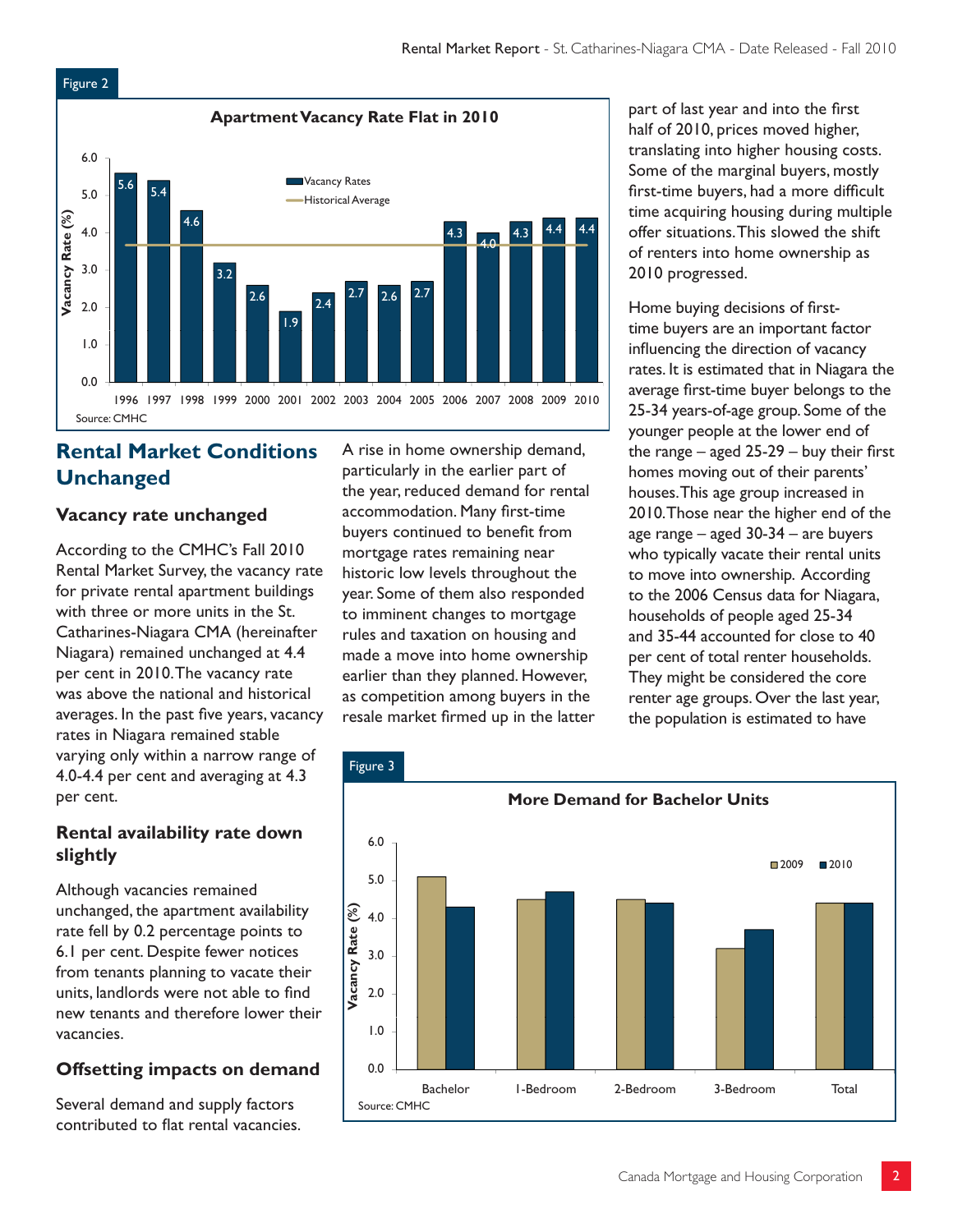

increased in the 25-34 years-of-age group, whereas the number of those aged 35-44 declined, leaving population for the whole group flat. Job prospects for these age cohorts were limited as employment slowed. This helped sustain occupancy rates in the rental market. Among the jobs retained by this group there were more full-time positions, which would support some movement into homeownership but not enough to offset dampening demand for ownership as a result of lower employment.

# **Youth population increases**

In 2010, the population of young people 20-24 years of age has increased compared to declines estimated for all the other below-50 age groups, except 25-29 years of age. More demand for rental apartments from young, single adults is reflected in the decline in average vacancy rates for bachelor units, which fell to 4.3 per cent this year from 5.1 per cent in 2009. Both employment and the employment rate for youths aged 15- 24 picked up compared to last year.

# **Rental stock shrinks**

In 2010, the universe of apartment

units shrank compared to the previous year by 73 units, whereas the number of vacant units increased by one. The universe contracted as more removals, both permanent and temporary, offset the addition of four units of purpose-built rental apartments completed in the period from July 1, 2009 through June 30, 2010.

## **Vacancies lower in large urban centres**

Although the overall vacancy rate remained flat, vacancy rates dropped markedly in the biggest cities - the City of St. Catharines and Niagara Falls - and increased elsewhere in the CMA. Most notably, vacancies rose in Welland where resale home prices are traditionally lower than the average across the region. Employment opportunities draw most youth to larger centres. They only move back to the smaller urban centres once they are interested in ownership.

## **Vacancy rates decrease for expensive units**

Same sample average rents grew two per cent in 2010, down from 2.3 per cent last year. The average rent increased at just below the Ontario rent increase guideline for the year at 2.1 per cent. Although vacancies were high, market rents continued to increase.

As in the past few years, except last year, newer rental units attracted tenants even with higher rents by offering more amenities. The vacancies for units in the buildings built after 1975 have moved lower, whereas the vacancies have gone up in those built before 1975. Unlike the previous two years, the vacancy rate was the lowest in the buildings with 50-99 units despite their higher rents. In 2008 and 2009, vacancies were the lowest in larger buildings with over 100 units. Most of the stock of rental buildings with over 50 units is located in St. Catharines and Niagara Falls.

# **Rental Affordability Index Edges Down**

According to CMHC's rental affordability index in Niagara, which measures median renter household income against the level of income required to rent a median priced two-bedroom apartment, weakened somewhat in 2010. The index moved lower to 101 from 104 a year earlier. This suggests that median renter income grew slower than median rents. The level of income required by a household to rent a median priced two-bedroom apartment is calculated using 30 per cent of gross income as the benchmark. Since the index for Niagara is still above 100, more than half of renter households continue to spend less than 30 per cent of gross income on rent.

# **Rental Market Outlook for 2011**

The average apartment vacancy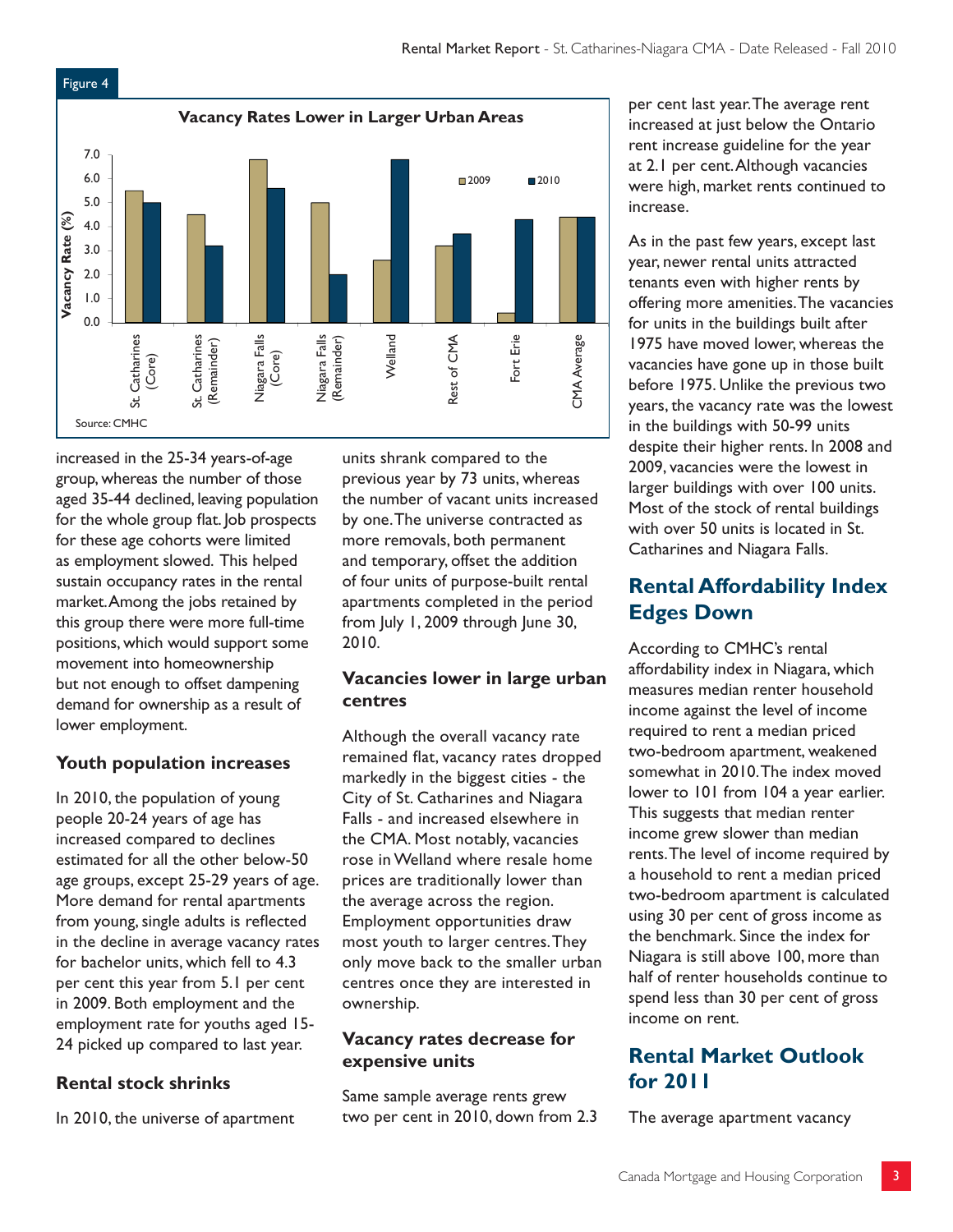

rate will edge down to 4.2 per cent. Several factors will support demand for rental housing and a modest tightening of rental market conditions in 2011. An improving economy and more jobs are forecast for the year ahead. As unemployment rate trends down, rental demand will strengthen sending vacancy rate lower. Steady population growth among young people 20-29 years of age will sustain demand for rental accommodation. More employment opportunities for the increasing number of younger workers next year will lead to a rise in household formation and some outflow of youth from parental homes into the rental market. Furthermore, according to demographic projections, the number of empty-nester and senior

households will gradually increase and so will demand for rental accommodation. The propensity to own typically peaks when households reach 65-75 of age and declines for older ages.

Most of the increasing number of international migrants predicted to move to Niagara over the next year will form new rental households in need of accommodation. Most of the newcomers are in their early 30s and rent initially while establishing their credit history and saving enough for a down payment on a family home. Strong enrolment in Niagara colleges and university will support steady rental housing demand by students for off-campus housing in the conventional purpose-built rental market.

A recovery in first-time buying activity in 2011 will place some upward pressure on the vacancies. This pressure, however, will not be sufficient to offset the downward pressure from youth employment and stronger immigration.

On the supply side, there were 40 units of purpose-built rental housing completed in the third quarter of 2010 which will be added to the rental universe in 2011. Other things being equal, this increased supply of rental housing would exert upward pressure on the vacancy rate. However, Niagara's home ownership rate is the second highest in Ontario after Barrie. In the past few years, we have noted more conversions from rental to condominium ownership taking place as vacancies in Niagara hovered above the national or provincial averages. Housing is more affordable in the region and the median age of the population is higher than in most other major areas. These two factors explain the popularity of ownership in the region. Given the high vacancy rate and the popularity of home ownership, further conversions of rental apartments to condominiums will offset most or even all of the newly built supply.

The benchmark average rent for two-bedroom apartments in existing structures is forecast to increase in 2011 by one per cent.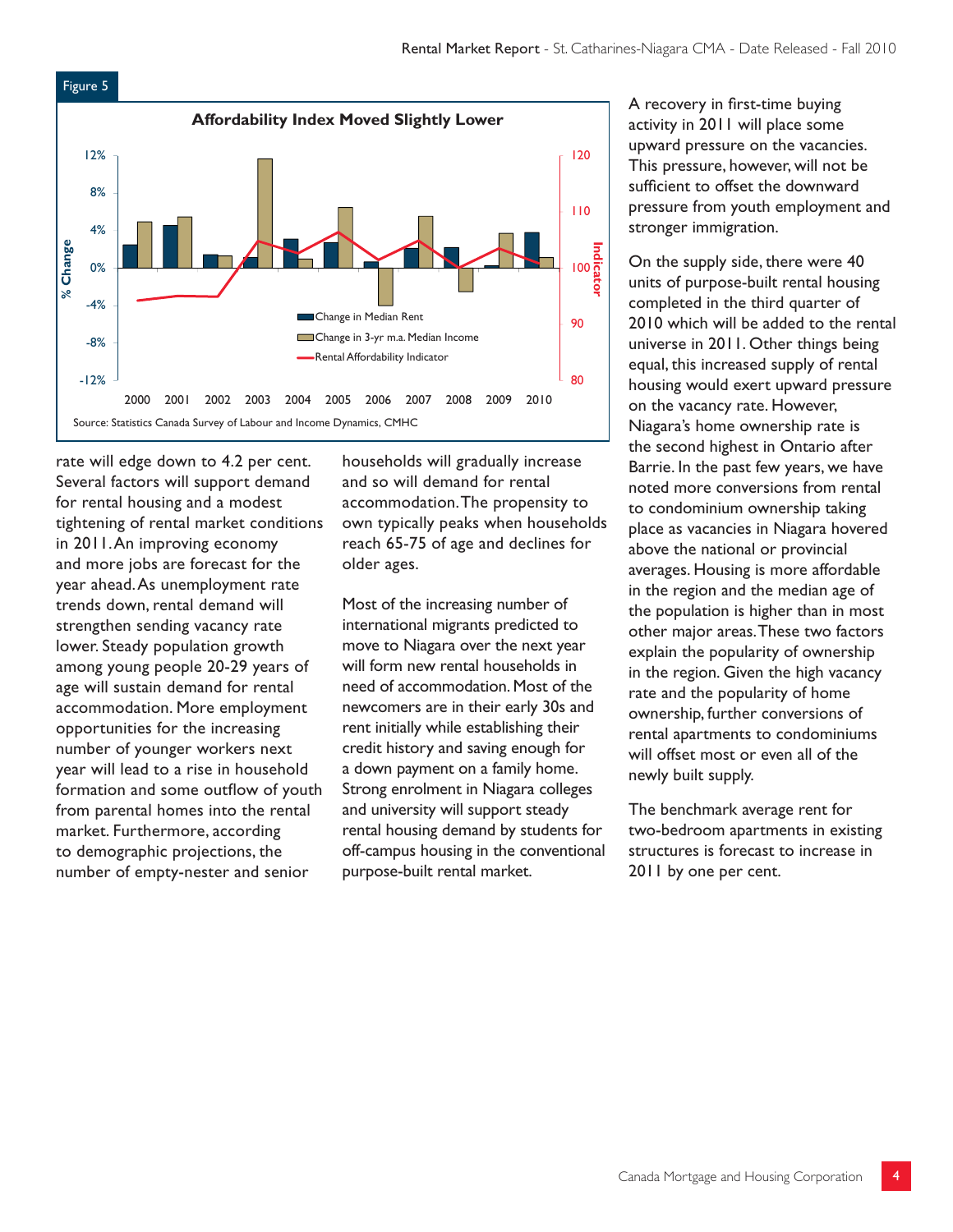# **National Vacancy Rate Decreased in October 2010**

The average rental apartment vacancy rate in Canada's 35 major centres decreased to 2.6 per cent in October 2010 from 2.8 in October 2009.

Immigration continues to be a strong driver in increasing rental housing demand. Recent immigrants tend to rent first before becoming homeowners. Also, improving economic conditions have likely boosted the demand for rental housing, thus pushing vacancy rates downward. Moderating this, however, is lower levels of youth employment, which likely reduced household formation among young adults (under 24 years of age) who are predominantly renters.

The Canadian average two-bedroom rent in new and existing structures was \$860 in 2010 compared to \$836 in 2009. With respect to the CMAs, the highest average monthly rents for two-bedroom apartments in new and existing structures in Canada's major centres were in Vancouver (\$1,195), Toronto (\$1,123), Calgary (\$1,069), Ottawa-Gatineau (Ontario Part \$1,048), Victoria (\$1,024), and Edmonton (\$1,015).These are the only major centres with average rents at or above \$1,000 per month. The lowest average monthly rents for two-bedroom apartments were in Trois-Rivières (\$533), Saguenay (\$535) and Sherbrooke (\$566).

Provincially, the highest average monthly rents were in Alberta (\$1,036), British Columbia (\$1,019) and Ontario (\$980), while the lowest monthly rents were in Québec (\$666), Newfoundland and Labrador, and New Brunswick (both \$668).

1

Year-over-year comparison of average rents can be slightly misleading because rents in newly built structures tend to be higher than in existing buildings. By excluding new structures, we can get a better indication of actual rent increases paid by tenants. The average rent for two-bedroom apartments in existing structures across Canada's 35 major centres increased 2.4 per cent between October 2009 and October 2010, a similar pace of rent increase to what was observed between October 2008 and October 2009 (2.3 per cent). The major centres with the largest increases in average rent were St. John's (8.9 per cent), Regina (6.3 per cent) and Winnipeg (4.5 per cent). These increases reflect the tight rental market conditions prevailing in these CMAs. Average rents in existing structures decreased in Calgary (-2.7 per cent), and Windsor (-0.4 per cent).

CMHC's October 2010 Rental Market Survey also covers condominium apartments offered for rent in Calgary, Edmonton, Montréal, Ottawa, Québec, Regina, Saskatoon, Toronto, Vancouver, and Victoria. Vacancy rates for rental condominium apartments were 2.0 per cent or below in 6 of the 10 centres surveyed. Rental condominium vacancy rates were the lowest in Saskatoon (0.9 per cent), Regina (1.4 per cent) and Victoria (1.6 per cent). The highest vacancy rates for rental condominium apartments occurred in Edmonton (5.2 per cent), Calgary (5.2 per cent) and Montréal (4.2 per cent). The highest average monthly rents for two-bedroom condominium apartments were in

Vancouver (\$1,610), Toronto (\$1,590), Calgary (\$1,385) and Ottawa-Gatineau (Ontario part, \$1,212). All surveyed centres posted average monthly rents for two-bedroom condominium apartments that were higher than average monthly rents for two-bedroom private apartments in the conventional rental market.

| <b>Apartment Vacancy Rates (%)</b> |                  |                |  |  |  |  |  |  |  |  |
|------------------------------------|------------------|----------------|--|--|--|--|--|--|--|--|
| by Major Centres                   |                  |                |  |  |  |  |  |  |  |  |
|                                    | <b>Oct-09</b>    | <b>Oct-10</b>  |  |  |  |  |  |  |  |  |
| Abbotsford                         | 6.1              | 6.5            |  |  |  |  |  |  |  |  |
| <b>Barrie</b>                      | 3.8              | 3.4            |  |  |  |  |  |  |  |  |
| <b>Brantford</b>                   | 3.3              | 3.7            |  |  |  |  |  |  |  |  |
| Calgary                            | 5.3              | 3.6            |  |  |  |  |  |  |  |  |
| Edmonton                           | 4.5              | 4.2            |  |  |  |  |  |  |  |  |
| Gatineau                           | 2.2              | 2.5            |  |  |  |  |  |  |  |  |
| <b>Greater Sudbury</b>             | 2.9              | 3.0            |  |  |  |  |  |  |  |  |
| Guelph                             | 4.1              | 3.4            |  |  |  |  |  |  |  |  |
| Halifax                            | 2.9              | 2.6            |  |  |  |  |  |  |  |  |
| Hamilton                           | 4.0              | 3.7            |  |  |  |  |  |  |  |  |
| Kelowna                            | 3.0              | 3.5            |  |  |  |  |  |  |  |  |
| Kingston                           | 1.3              | 1.0            |  |  |  |  |  |  |  |  |
| Kitchener                          | 3.3              | 2.6            |  |  |  |  |  |  |  |  |
| London                             | 5.0              | 5.0            |  |  |  |  |  |  |  |  |
| Moncton                            | 3.8              | 4.2            |  |  |  |  |  |  |  |  |
| Montréal                           | 2.5              | 2.7            |  |  |  |  |  |  |  |  |
| Oshawa                             | 4.2              | 3.0            |  |  |  |  |  |  |  |  |
| Ottawa                             | 1.5              | 1.6            |  |  |  |  |  |  |  |  |
| Peterborough                       | 6.0              | 4.1            |  |  |  |  |  |  |  |  |
| Québec                             | 0.6              | 1.0            |  |  |  |  |  |  |  |  |
| Regina                             | 0.6              | 1.0            |  |  |  |  |  |  |  |  |
| Saguenay                           | 1.5              | 1.8            |  |  |  |  |  |  |  |  |
| Saint John                         | 3.6              | 5.1            |  |  |  |  |  |  |  |  |
| Saskatoon                          | 1.9              | 2.6            |  |  |  |  |  |  |  |  |
| Sherbrooke                         | 3.9              | 4.6            |  |  |  |  |  |  |  |  |
| St. Catharines-Niagara             | 4.4              | 4.4            |  |  |  |  |  |  |  |  |
| St. John's                         | 0.9              | $\overline{L}$ |  |  |  |  |  |  |  |  |
| Thunder Bay                        | 2.3              | 2.2            |  |  |  |  |  |  |  |  |
| Toronto                            | 3.1              | 2.1            |  |  |  |  |  |  |  |  |
| Trois-Rivières                     | 2.7              | 3.9            |  |  |  |  |  |  |  |  |
| Vancouver                          | 2.1              | 1.9            |  |  |  |  |  |  |  |  |
| Victoria                           | $\overline{1.4}$ | 1.5            |  |  |  |  |  |  |  |  |
| Windsor                            | 13.0             | 10.9           |  |  |  |  |  |  |  |  |
| Winnipeg                           | IJ               | 0.8            |  |  |  |  |  |  |  |  |
| <b>Total</b>                       | 2.8              | 2.6            |  |  |  |  |  |  |  |  |

 Major centres are based on Statistics Canada Census Metropolitan Areas (CMAs) with the exception of the Ottawa-Gatineau CMA which is treated as two centres for Rental Market Survey purposes and Charlottetown which is a Census Agglomeration (CA).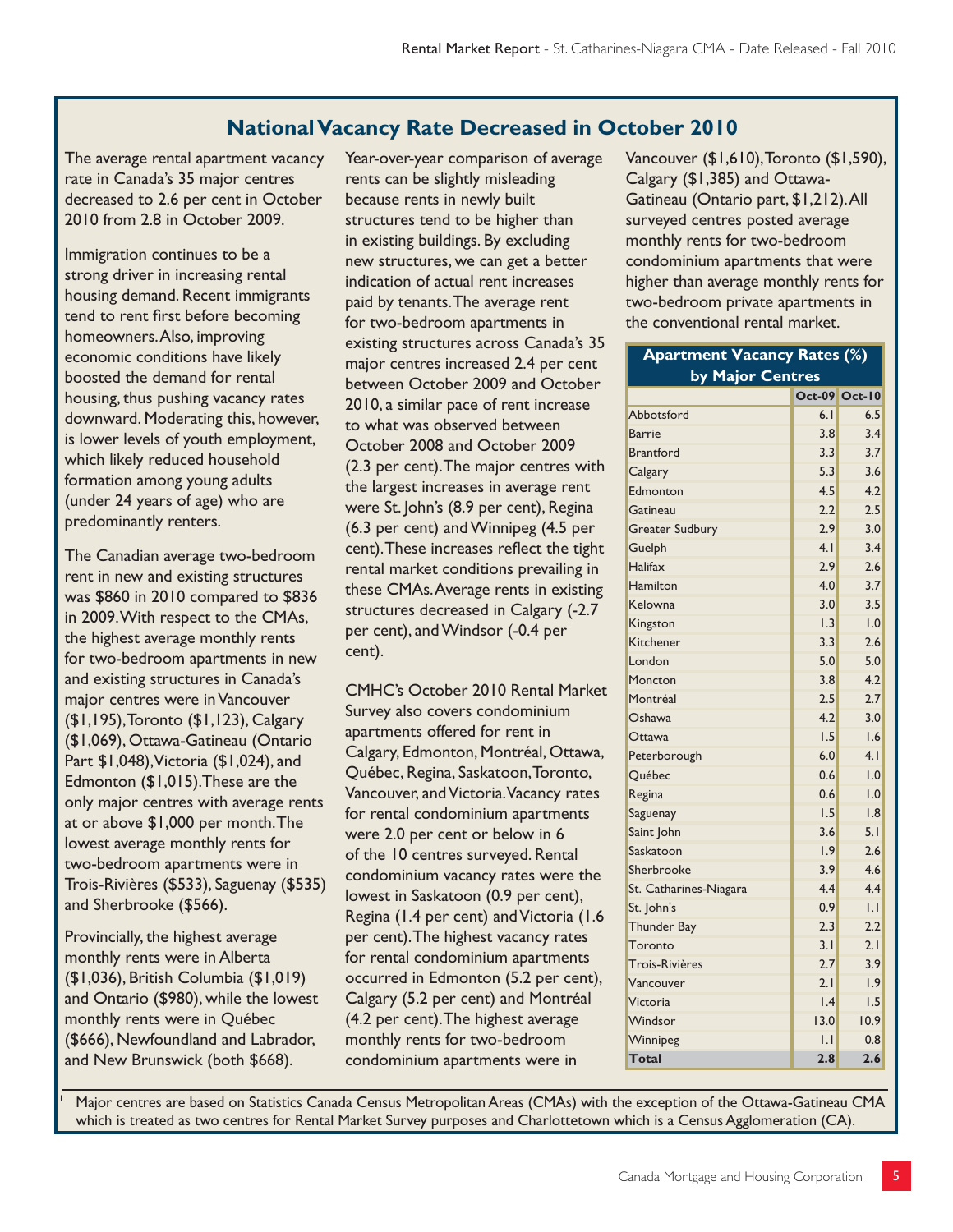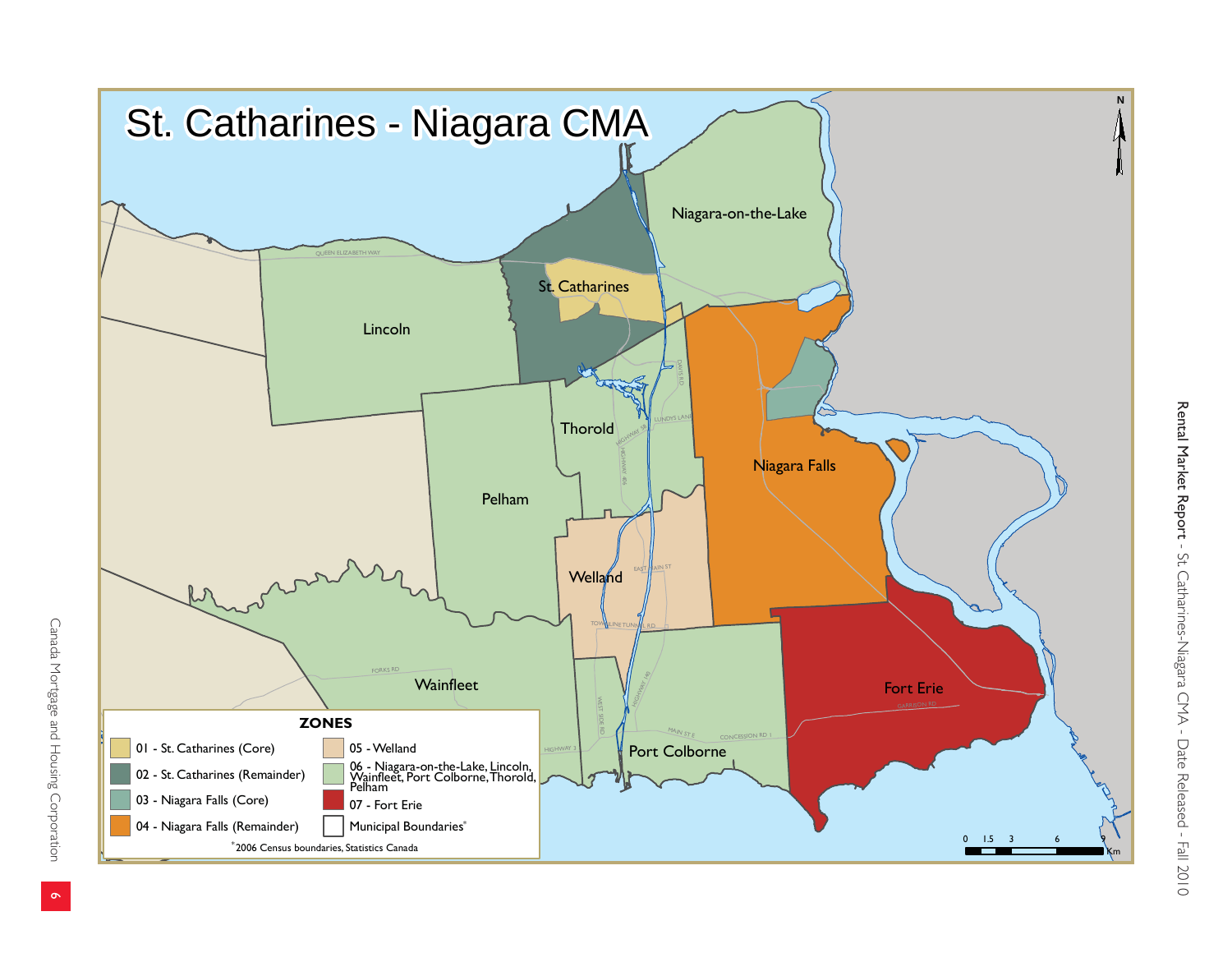|           | RMS ZONE DESCRIPTIONS - ST. CATHARINES-NIAGARA CMA                      |  |  |  |  |  |  |  |  |  |
|-----------|-------------------------------------------------------------------------|--|--|--|--|--|--|--|--|--|
| Zone I    | <b>St. Catharines (Core)</b>                                            |  |  |  |  |  |  |  |  |  |
| Zone 2    | <b>St. Catharines (Remainder)</b>                                       |  |  |  |  |  |  |  |  |  |
| Zones I-2 | <b>St. Catharines City</b>                                              |  |  |  |  |  |  |  |  |  |
| Zone 3    | Niagara Falls (Core)                                                    |  |  |  |  |  |  |  |  |  |
| Zone 4    | Niagara Falls (Remainder)                                               |  |  |  |  |  |  |  |  |  |
| Zones 3-4 | <b>Niagara Falls City</b>                                               |  |  |  |  |  |  |  |  |  |
| Zone 5    | Welland                                                                 |  |  |  |  |  |  |  |  |  |
| Zone 6    | Niagara-on-the-Lake, Lincoln, Wainfleet, Port Colborne, Thorold, Pelham |  |  |  |  |  |  |  |  |  |
| Zone 7    | <b>Fort Erie</b>                                                        |  |  |  |  |  |  |  |  |  |
| Zones 1-7 | St. Catharines-Niagara CMA                                              |  |  |  |  |  |  |  |  |  |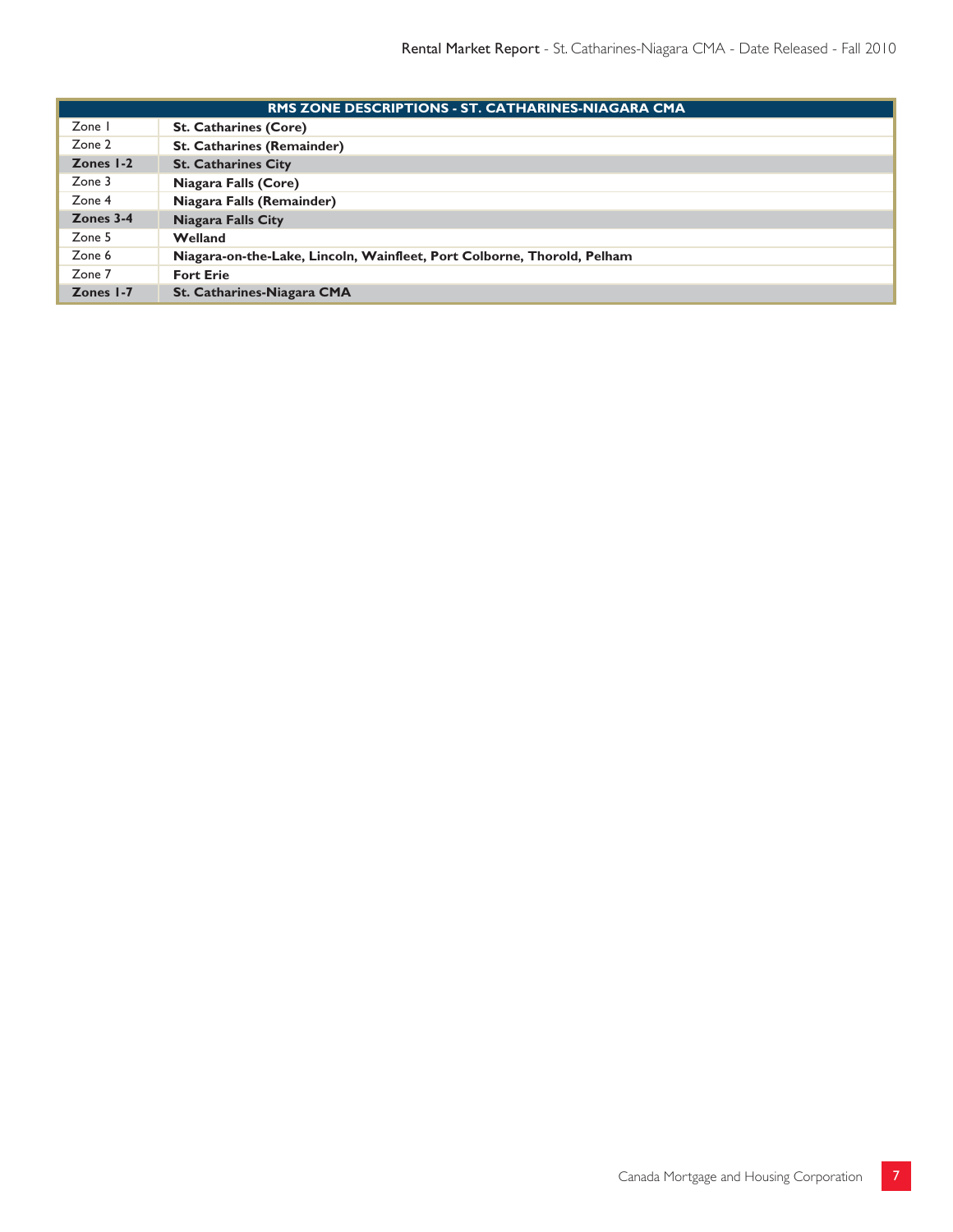# Rental Market Report Tables

### Available in ALL Rental Market Reports

#### **Private Apartment Data:**

- 1.1.1 Vacancy Rates (%) by Zone and Bedroom Type
- 1.1.2 Average Rents (\$) by Zone and Bedroom Type
- 1.1.3 Number of Units Vacant and Universe by Zone and Bedroom Type
- 1.1.4 Availability Rates (%) by Zone and Bedroom Type
- 1.1.5 Estimate of Percentage Change (%) of Average Rent
- 1.2.1 Vacancy Rates (%) by Year of Construction and Bedroom Type
- 1.2.2 Average Rents (\$) by Year of Construction and Bedroom Type
- 1.3.1 Vacancy Rates (%) by Structure Size and Bedroom Type
- 1.3.2 Average Rents (\$) by Structure Size and Bedroom Type
- 1.4 Vacancy Rates (%) by Rent Range and Bedroom Type

#### Available in SELECTED Rental Market Reports

# **Private Apartment Data:** 1.3.3 Vacancy Rates (%)

Vacancy Rates (%) by structure Size and Zone

#### **Private Row (Townhouse) Data:**

- 2.1.1 Vacancy Rates (%) by Zone and Bedroom Type
- 2.1.2 Average Rents (\$) by Zone and Bedroom Type
- 2.1.3 Number of Units Vacant and Universe by Zone and Bedroom Type
- 2.1.4 Availability Rates (%) by Zone and Bedroom Type
- 2.1.5 Estimate of Percentage Change (%) of Average Rent

#### **Private Apartment and Row (Townhouse) Data:**

- 3.1.1 Vacancy Rates (%) by Zone and Bedroom Type
- 3.1.2 Average Rents (\$) by Zone and Bedroom Type
- 3.1.3 Number of Units Vacant and Universe by Zone and Bedroom Type
- 3.1.4 Availability Rates (%) by Zone and Bedroom Type
- 3.1.5 Estimate of Percentage Change (%) of Average Rent

### Available in the Quebec, Montreal, Ottawa, Toronto, Regina, Saskatoon, Edmonton, Calgary, Vancouver and Victoria Reports

#### **Rental Condominium Apartment Data \***

- 4.1.1 Rental Condominium Apartments and Private Apartments in the RMS Vacancy Rates (%)
- 4.1.2 Rental Condominium Apartments and Private Apartments in the RMS Average Rents (\$)
- 4.1.3 Rental Condominium Apartments Average Rents (\$)
- 4.2.1 Rental Condominium Apartments and Private Apartments in the RMS Vacancy Rates (%) by Building Size
- 4.3.1 Condominium Universe, Rental Units, Percentage of Units in Rental and Vacancy Rate
- 4.3.2 Condominium Universe, Rental Units, Percentage of Units in Rental and Vacancy Rate by Building Size

### Available in the Montreal, Toronto, Vancouver, St. John's, Halifax, Quebec, Barrie, Ottawa, Regina, Saskatoon, Calgary, Edmonton, Abbotsford, Kelowna and Victoria Reports

#### **Secondary Rented Unit Data**

- 5.1 Secondary Rented Unit Average Rents (\$) by Dwelling Type
- 5.2 Estimated Number of Households in Secondary Rented Units and Estimated Percentage of Households in Secondary Rented Units by Dwelling Type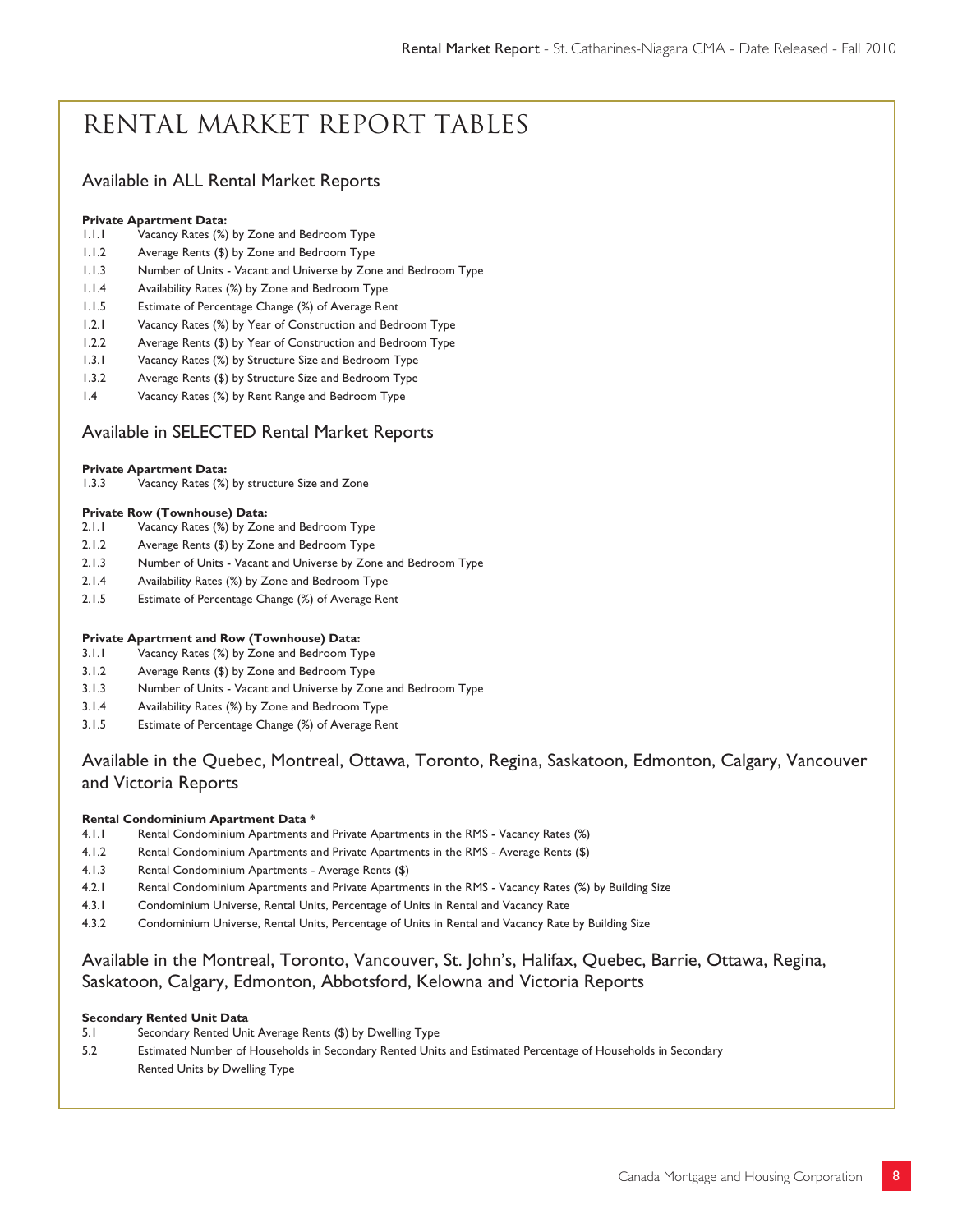| <b>I.I.I Private Apartment Vacancy Rates (%)</b><br>by Zone and Bedroom Type<br><b>St. Catharines Niagara CMA</b> |                  |          |                     |          |               |                  |                  |          |                     |          |  |  |  |
|-------------------------------------------------------------------------------------------------------------------|------------------|----------|---------------------|----------|---------------|------------------|------------------|----------|---------------------|----------|--|--|--|
| <b>Bachelor</b><br><b>Bedroom</b><br>2 Bedroom<br>3 Bedroom +<br>Total<br><b>Zone</b>                             |                  |          |                     |          |               |                  |                  |          |                     |          |  |  |  |
|                                                                                                                   | <b>Oct-09</b>    | $Oct-10$ | <b>Oct-09</b>       | $Oct-10$ | <b>Oct-09</b> | $Oct-10$         | <b>Oct-09</b>    | $Oct-10$ | <b>Oct-09</b>       | $Oct-10$ |  |  |  |
| Zone I                                                                                                            | $**$             | 2.2      | 5.5 c               | 6.2      | 5.7 c         | 4.1<br>$\subset$ | $**$             | $**$     | 5.5 b               | 5.0      |  |  |  |
| Zone 2                                                                                                            | 8.9 b            | 6.1      | 3.3<br>$\mathbf{b}$ | $2.1$ a  | 5.1 b         | 3.5              | 4.0<br>$\subset$ | 4.2      | $4.5$ b             | 3.2<br>a |  |  |  |
| St. Catharines (Zones 1-2)                                                                                        | 5.7              | 3.8      | 4.4                 | 4.0      | 5.4           | 3.7              | 4.5              | 4.6      | 4.9                 | 3.9      |  |  |  |
| Zone 3                                                                                                            | **               | $**$     | $7.4$ c             | 4.0      | $6.9$ $c$     | 6.6              | $**$             | 0.0      | $6.8$ $c$           | 5.6      |  |  |  |
| Zone 4                                                                                                            | $**$             | $**$     | $7.1$ $c$           | $0.7$ a  | 4.6 c         | 2.5              | .8 <br>$\subset$ | .9       | 5.0 b               | 2.0<br>a |  |  |  |
| Niagara Falls (Zones 3-4)                                                                                         | **               | **       | 7.3                 | 2.9      | 5.9           | 4.8              | 2.0              | 1.3      | 6.1                 | 4.1      |  |  |  |
| Zone 5                                                                                                            | $**$             | $**$     | $**$                | $**$     | **            | $**$             | $*\ast$          | $**$     | $2.6$ c             | 6.8      |  |  |  |
| Zone 6                                                                                                            | 0.0 <sub>1</sub> | 0.0      | $4.1$ d             | 5.4      | 2.5           | 3.0              | $4.6$ d          | 2.0      | 3.2<br>$\mathbb{C}$ | 3.7      |  |  |  |
| Zone 7                                                                                                            | $**$             | n/s      | 0.0<br>$\mathbf{d}$ | $**$     | $0.9$ d       | 4.6              | $*$              | $**$     | $0.4$ b             | 4.3<br>d |  |  |  |
| <b>St. Catharines-Niagara CMA</b>                                                                                 | 5.1              | 4.3      | 4.5                 | 4.7      | 4.5           | 4.4              | 3.2              | 3.7      | 4.4                 | 4.4      |  |  |  |

a - Excellent, b- Very good, c - Good, d - Fair (Use with Caution)

\*\* Data suppressed to protect confidentiality or data not statistically reliable.

n/u: No units exist in the universe for this category n/s: No units exist in the sample for this category n/a: Not applicable

Please click Methodology or Data Reliability Tables Appendix link for more details

| <b>1.1.2 Private Apartment Average Rents (\$)</b><br>by Zone and Bedroom Type<br><b>St. Catharines Niagara CMA</b> |               |          |               |          |               |          |               |            |               |          |  |  |
|--------------------------------------------------------------------------------------------------------------------|---------------|----------|---------------|----------|---------------|----------|---------------|------------|---------------|----------|--|--|
| <b>Bedroom</b><br>2 Bedroom<br>3 Bedroom +<br><b>Bachelor</b><br>Total<br><b>Zone</b>                              |               |          |               |          |               |          |               |            |               |          |  |  |
|                                                                                                                    | <b>Oct-09</b> | $Oct-10$ | <b>Oct-09</b> | $Oct-10$ | <b>Oct-09</b> | $Oct-10$ | <b>Oct-09</b> | $Oct-10$   | <b>Oct-09</b> | $Oct-10$ |  |  |
| Zone I                                                                                                             | 501 b         | 529a     | 681<br>l al   | $685$ a  | 820 a         | 820      | $946$   a     | 920        | $744$ a       | $743$ a  |  |  |
| Zone 2                                                                                                             | 596 a         | 599 a    | 731a          | $752$ a  | 868 a         | 888      | $1,018$ a     | $1,067$ al | 825<br>l a    | 851a     |  |  |
| St. Catharines (Zones 1-2)                                                                                         | 550           | 556      | 706           | 720      | 850           | 863      | 1,006         | 1.041      | 791           | 807      |  |  |
| Zone 3                                                                                                             | 495 b         | 494      | $661$ a       | 658 al   | 787 a         | 808      | 909 b         | 869        | $733$ a       | $742$ a  |  |  |
| Zone 4                                                                                                             | 546 b         | 474      | $714$ a       | $712$ a  | 784a          | 805      | 825 a         | 850        | 769a          | 783 a    |  |  |
| Niagara Falls (Zones 3-4)                                                                                          | 508           | 490      | 677           | 674      | 786           | 807      | 840           | 859        | 748           | 759      |  |  |
| Zone 5                                                                                                             | 487 c         | 454      | 638<br>a l    | 643      | 761a          | 759      | $796$ a       | 775        | 715a          | 715a     |  |  |
| Zone 6                                                                                                             | 486           | 588      | 613<br>a l    | $649$ a  | $735$ a       | 755      | 86 $ b $      | 841        | <b>706</b> a  | $722$ a  |  |  |
| Zone 7                                                                                                             | **            | n/s      | $621$ a       | 619a     | <b>756</b> a  | 736      | 840 a         | $**$       | 698 a         | $702$ a  |  |  |
| <b>St. Catharines-Niagara CMA</b>                                                                                  | 527           | 528      | 679           | 689      | 804           | 817      | 901           | 918        | 758           | 769      |  |  |

The following letter codes are used to indicate the reliability of the estimates (cv = coefficient of variation):

a - Excellent (0 *cv* 2.5), b- Very good (2.5 < *cv* 5), c - Good (5 < *cv* 7.5), d - Fair (Use with Caution) (7.5 < *cv* 10) \*\* Data suppressed to protect confidentiality or data not statistically reliable.

n/u: No units exist in the universe for this category n/s: No units exist in the sample for this category n/a: Not applicable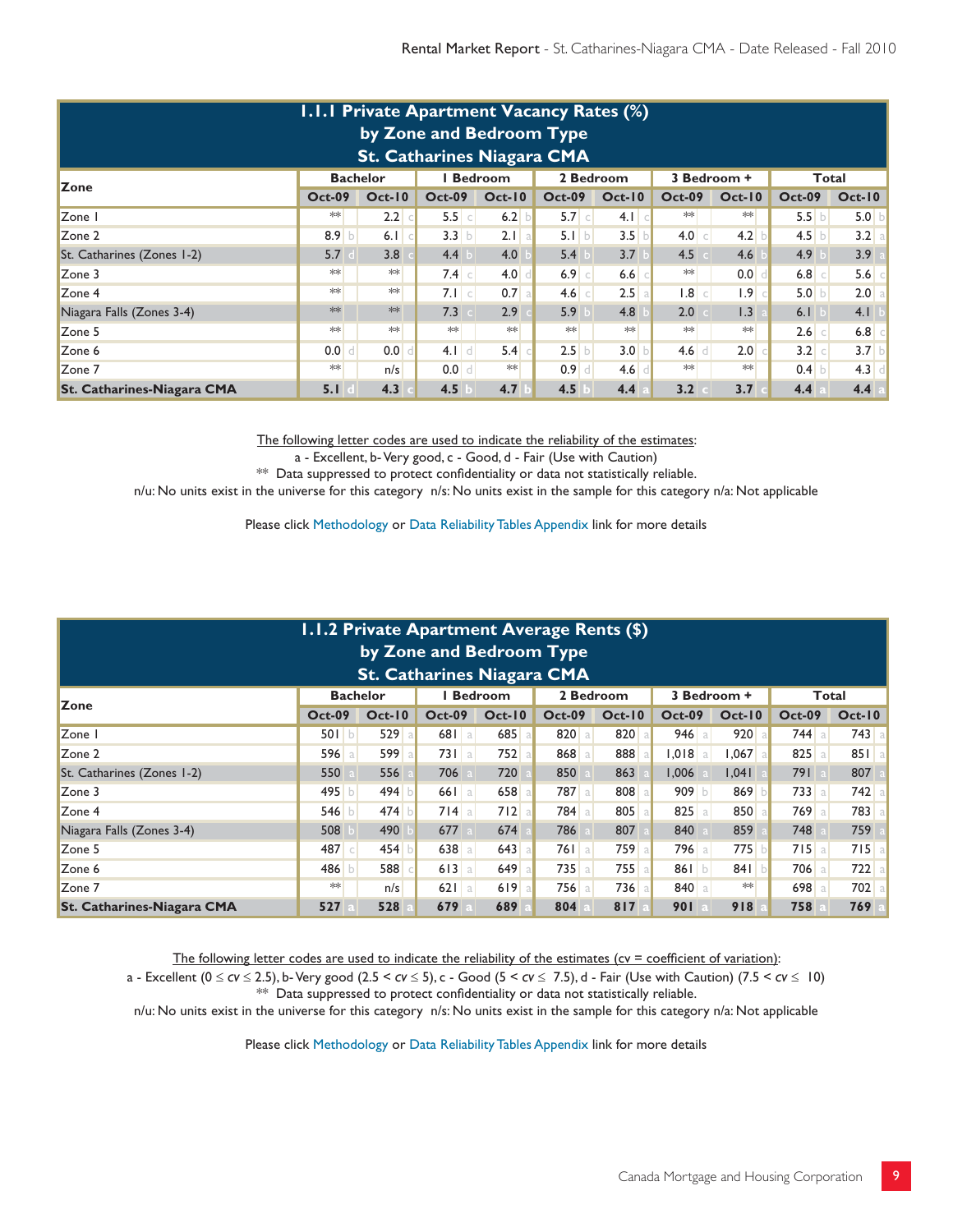|                                                                                                                                               | 1.1.3 Number of Private Apartment Units Vacant and Universe in October 2010<br>by Zone and Bedroom Type<br><b>St. Catharines Niagara CMA</b> |     |              |       |        |        |                |       |         |        |  |  |  |  |
|-----------------------------------------------------------------------------------------------------------------------------------------------|----------------------------------------------------------------------------------------------------------------------------------------------|-----|--------------|-------|--------|--------|----------------|-------|---------|--------|--|--|--|--|
| 2 Bedroom<br>Total<br><b>Bachelor</b><br><b>Bedroom</b><br>3 Bedroom +                                                                        |                                                                                                                                              |     |              |       |        |        |                |       |         |        |  |  |  |  |
| <b>Zone</b><br><b>Vacant</b><br><b>Vacant</b><br><b>Vacant</b><br><b>Total</b><br><b>Vacant</b><br>Vacant<br>Total<br>Total<br>Total<br>Total |                                                                                                                                              |     |              |       |        |        |                |       |         |        |  |  |  |  |
| Zone I                                                                                                                                        | 4 c                                                                                                                                          | 92  | 90 b         | .44   | 57c    | 1,388  | $**$           | 10    | 158 b   | 3,130  |  |  |  |  |
| Zone 2                                                                                                                                        | 8 c                                                                                                                                          | 125 | 35a          | 1.658 | 89 $b$ | 2,503  | 19 b           | 465   | $151$ a | 4,752  |  |  |  |  |
| St. Catharines (Zones 1-2)                                                                                                                    | 12                                                                                                                                           | 317 | 125          | 3.099 | 146    | 3,891  | 26             | 575   | 308     | 7,882  |  |  |  |  |
| Zone 3                                                                                                                                        | $**$                                                                                                                                         | 68  | $26$ d       | 654   | 70 c   | 1,059  | $\bullet$      | 63    | $103$ c | 1,844  |  |  |  |  |
| Zone 4                                                                                                                                        | $**$                                                                                                                                         | 31  | 2a           | 304   | $21$ a | 847    | 2 c            | 117   | 27a     | .299   |  |  |  |  |
| Niagara Falls (Zones 3-4)                                                                                                                     | $**$                                                                                                                                         | 98  | 28           | 958   | 91 b   | 1,906  | $\overline{2}$ | 8     | 130     | 3,143  |  |  |  |  |
| Zone 5                                                                                                                                        | $**$                                                                                                                                         | 92  | $**$         | 942   | $**$   | 444. ا | $**$           | 279   | 187c    | 2,757  |  |  |  |  |
| Zone 6                                                                                                                                        | 0 <sub>1</sub>                                                                                                                               | 23  | $26$ $\circ$ | 490   | 26 b   | 866    | 2 c            | 107   | 55 b    | .486   |  |  |  |  |
| Zone 7                                                                                                                                        | 3 d <br>$**$<br>$25$ <sup>d</sup><br>$**$<br>259<br>293<br>34<br>586<br>n/s<br>n/s                                                           |     |              |       |        |        |                |       |         |        |  |  |  |  |
| <b>St. Catharines-Niagara CMA</b>                                                                                                             | 23                                                                                                                                           | 531 | 271          | 5,747 | 367    | 8,400  | 43             | 1,176 | 705     | 15,854 |  |  |  |  |

The following letter codes are used to indicate the reliability of the estimates: a - Excellent, b- Very good, c - Good, d - Fair (Use with Caution)

 $**$  Data suppressed to protect confidentiality or data not statistically reliable.

n/u: No units exist in the universe for this category n/s: No units exist in the sample for this category n/a: Not applicable

Please click Methodology or Data Reliability Tables Appendix link for more details

|                                                                                                             | <b>1.1.4 Private Apartment Availability Rates (%)</b><br>by Zone and Bedroom Type |          |                  |           |               |          |               |          |                  |                 |  |  |  |  |
|-------------------------------------------------------------------------------------------------------------|-----------------------------------------------------------------------------------|----------|------------------|-----------|---------------|----------|---------------|----------|------------------|-----------------|--|--|--|--|
| <b>St. Catharines Niagara CMA</b><br><b>Bedroom</b><br>2 Bedroom<br><b>Bachelor</b><br>3 Bedroom +<br>Total |                                                                                   |          |                  |           |               |          |               |          |                  |                 |  |  |  |  |
| <b>Zone</b>                                                                                                 | <b>Oct-09</b>                                                                     | $Oct-10$ | <b>Oct-09</b>    | $Oct-10$  | <b>Oct-09</b> | $Oct-10$ | <b>Oct-09</b> | $Oct-10$ | <b>Oct-09</b>    | $Oct-10$        |  |  |  |  |
| Zone I                                                                                                      | $**$                                                                              | 4.2      | $6.9$ $c$        | 7.7<br>ЪI | 6.8 $\vert$   | 6.6      | ∗∗            | 7.3      | 6.8 b            | 7.0 b           |  |  |  |  |
| Zone 2                                                                                                      | 4.9                                                                               | 11.3     | 6.5<br>a         | $4.6$   a | 7.9a          | 5.6      | 5.0 c         | 6.7      | 7.3 a            | 5.5a            |  |  |  |  |
| St. Catharines (Zones 1-2)                                                                                  | **                                                                                | 7.0      | 6.7              | 6.0       | 7.5           | 5.9      | 5.3           | 6.8      | 7.1              | 6.1             |  |  |  |  |
| Zone 3                                                                                                      | **                                                                                | $**$     | $8.2$ c          | 5.5       | 7.7 b         | 7.5      | $5.9$ d       | $**$     | 7.7 b            | 6.9 b           |  |  |  |  |
| Zone 4                                                                                                      | $**$                                                                              | $**$     | 8.5 b            | 1.3 a     | 6.0 $b$       | 4.3      | $4.1$ d       | 1.9      | 6.4 b            | 3.4 b           |  |  |  |  |
| Niagara Falls (Zones 3-4)                                                                                   | $**$                                                                              | **       | 8.3              | 4.2       | 6.9           | 6.1      | 4.5           | 2.4      | 7.1              | 5.5             |  |  |  |  |
| Zone 5                                                                                                      | $**$                                                                              | $**$     | $**$             | **        | $3.4$ d       | 7.5      | $2.9$ c       | $**$     | $4.5$ d          | $7.7$ $\degree$ |  |  |  |  |
| Zone 6                                                                                                      | $**$                                                                              | 0.0      | 5.2<br>$\subset$ | 7.6       | 4.0 b         | 3.6      | $5.9$ d       | 3.0      | 4.5 b            | 4.8 $b$         |  |  |  |  |
| Zone 7                                                                                                      | $**$                                                                              | n/s      | $2.4$ c          | **        | 3.7 c         | 5.1      | $*\ast$       | $**$     | 3.5<br>$\subset$ | $5.4$ d         |  |  |  |  |
| <b>St. Catharines-Niagara CMA</b>                                                                           | 7.7                                                                               | 6.7      | 6.6              | 6.4       | 6.2           | 6.0      | 4.6           | 5.3      | 6.3              | 6.1<br>l a      |  |  |  |  |

The following letter codes are used to indicate the reliability of the estimates:

a - Excellent, b- Very good, c - Good, d - Fair (Use with Caution)

\*\* Data suppressed to protect confidentiality or data not statistically reliable.

n/u: No units exist in the universe for this category n/s: No units exist in the sample for this category n/a: Not applicable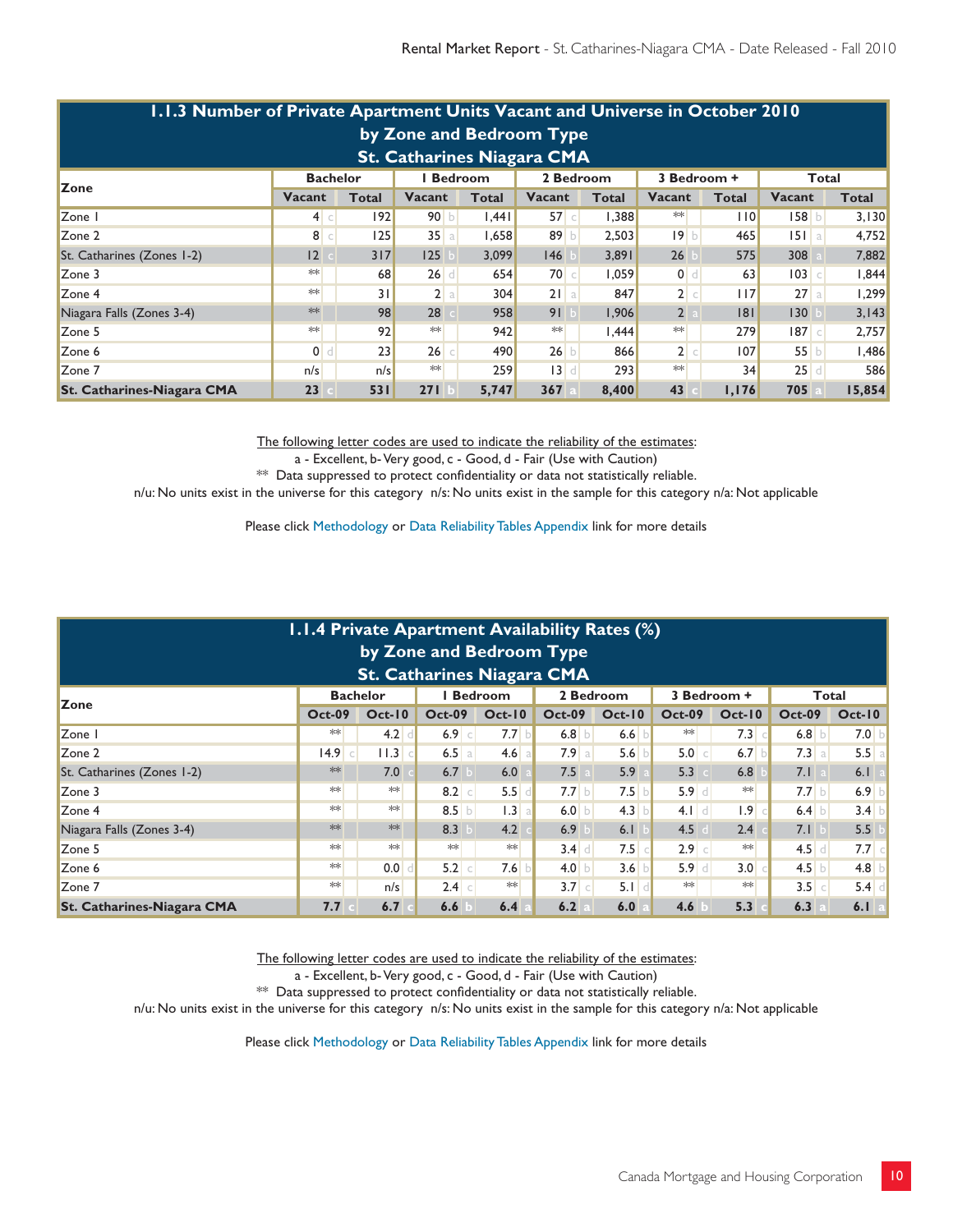| 1.1.5 Private Apartment Estimate of Percentage Change (%) of Average Rent |               |               |                  |               |               |               |               |               |                 |                  |  |  |
|---------------------------------------------------------------------------|---------------|---------------|------------------|---------------|---------------|---------------|---------------|---------------|-----------------|------------------|--|--|
| by Bedroom Type                                                           |               |               |                  |               |               |               |               |               |                 |                  |  |  |
| <b>St. Catharines Niagara CMA</b>                                         |               |               |                  |               |               |               |               |               |                 |                  |  |  |
| 2 Bedroom<br><b>Bachelor</b><br>I Bedroom<br>3 Bedroom +<br>Total         |               |               |                  |               |               |               |               |               |                 |                  |  |  |
| <b>Centre</b>                                                             | <b>Oct-08</b> | <b>Oct-09</b> | <b>Oct-08</b>    | <b>Oct-09</b> | <b>Oct-08</b> | <b>Oct-09</b> | <b>Oct-08</b> | <b>Oct-09</b> | <b>Oct-08</b>   | <b>Oct-09</b>    |  |  |
|                                                                           | to            | to            | to               | to            | to            | to            | to            | to            | to              | to               |  |  |
|                                                                           | <b>Oct-09</b> | $Oct-10$      | <b>Oct-09</b>    | $Oct-10$      | <b>Oct-09</b> | $Oct-10$      | <b>Oct-09</b> | $Oct-10$      | <b>Oct-09</b>   | <b>Oct-10</b>    |  |  |
| Zone I                                                                    | $1.5$ c       | $^{++}$       | 2.2<br>$\subset$ | $1.1$ d       | $1.6$ b       | $1.1$ a       | $1.6$ c       | $^{++}$       | $1.6$ c         | 1.0 <sub>a</sub> |  |  |
| Zone 2                                                                    | 5.1 c         | 2.1 b         | $2.6$ c          | 2.9           | $2.9$ c       | 2.2           | $5.2$ d       | 3.3           | $3.3$ d         | 2.7a             |  |  |
| St. Catharines (Zones 1-2)                                                | 4.0           | 1.9           | 2.4              | 2.2           | 2.4           | 1.8           | 4.2           | 2.6           | 2.6             | 2.0              |  |  |
| Zone 3                                                                    | $**$          | 2.3           | $2.4$ c          | 2.8           | 1.2 a         | 1.9<br>b      | $^{++}$       | $3.7 \degree$ | $1.4 \text{ a}$ | 2.0              |  |  |
| Zone 4                                                                    | $++$          | $^{++}$       | $^{++}$          | $^{++}$       | $0.7$ b       | 1.0<br>a      | $++$          | $++$          | $0.6$ a         | $0.7$ a          |  |  |
| Niagara Falls (Zones 3-4)                                                 | $++$          | $^{++}$       | 1.6              | 1.9           | 1.0           | 1.5           | $^{++}$       | 1.8           | $\mathsf{L}$    | 1.5              |  |  |
| Zone 5                                                                    | $++$          | $**$          | $*\ast$          | $**$          | $3.1$ d       | 2.8           | $3.7$ d       | 2.9           | $3.1$ d         | 2.9              |  |  |
| Zone 6                                                                    | $^{++}$       | $^{++}$       | $2.1$ c          | $**$          | 2.2 b         | 2.5           | $ 11 $ a      | $^{++}$       | $2.2$ b         | 2.3              |  |  |
| Zone 7                                                                    | $**$          | n/s           | .4 a             | $^{++}$       | 2.2 b         | $1.1$ a       | 2.2 c         | **            | $1.5$ $c$       | 0.3              |  |  |
| <b>St. Catharines-Niagara CMA</b>                                         | 2.6           | 2.5           | 2.2              | 2.0           | 2.2           | 1.9           | 3.3           | 2.4           | 2.3             | 2.0              |  |  |

1 The Percentage Change of Average Rent is a measure of the market movement, and is based on those structures that were common to the survey sample for both years.

The following letter codes are used to indicate the reliability of the estimates: a - Excellent, b- Very good, c - Good, d - Fair (Use with Caution)

\*\* Data suppressed to protect confidentiality or data not statistically reliable.

++ Change in rent is not statistically significant. This means that the change in rent is not statistically different than zero (0).

n/u: No units exist in the universe for this category n/s: No units exist in the sample for this category n/a: Not applicable

Please click Methodology or Data Reliability Tables Appendix link for more details

| 1.2.1 Private Apartment Vacancy Rates (%)<br>by Year of Construction and Bedroom Type                |               |                  |               |                  |               |          |                 |                  |               |                  |  |  |
|------------------------------------------------------------------------------------------------------|---------------|------------------|---------------|------------------|---------------|----------|-----------------|------------------|---------------|------------------|--|--|
| St. Catharines Niagara CMA<br><b>Bedroom</b><br>2 Bedroom<br><b>Bachelor</b><br>3 Bedroom +<br>Total |               |                  |               |                  |               |          |                 |                  |               |                  |  |  |
| <b>Year of Construction</b>                                                                          | <b>Oct-09</b> | $Oct-10$         | <b>Oct-09</b> | <b>Oct-10</b>    | <b>Oct-09</b> | $Oct-10$ | <b>Oct-09</b>   | $Oct-10$         | <b>Oct-09</b> | $Oct-10$         |  |  |
| <b>St. Catharines-Niagara CMA</b>                                                                    |               |                  |               |                  |               |          |                 |                  |               |                  |  |  |
| <b>Pre 1940</b>                                                                                      | $*$           | **               | $**$          | 5.2              | $**$          | 5.9      | $**$            | $**$             | $**$          | $5.3$ d          |  |  |
| 1940 - 1959                                                                                          | $*$           | **               | $**$          | $**$             | $**$          | 7.5      | $0.0$ $\subset$ | $**$             | $7.4$ c       | $8.3$ $\circ$    |  |  |
| 1960 - 1974                                                                                          | $**$          | 4.7 <sup>°</sup> | 3.2           | 5.1<br>$\subset$ | 3.5           | 4.6      | $4.1$ $c$       | 3.1              | 3.5 b         | 4.6 $\vert$      |  |  |
| 1975 - 1989                                                                                          | $*$           | $**$             | 3.2           | 2.9<br>b         | 4.1 b         | 3.6      | 2.0 b           | 3.4              | 3.7 b         | 3.3 b            |  |  |
| 1990 - 1999                                                                                          | $*$           | $**$             | **            | 1.7              | $**$          | 0.5      | $**$            | $**$             | $3.1$ d       | 0.9 <sub>a</sub> |  |  |
| $2000+$                                                                                              | n/u           | n/u              | n/s           | $**$             | $**$          | $**$     | n/s             | n/s              | $**$          | $**$             |  |  |
| Total                                                                                                | 5.1           | 4.3              | 4.5           | 4.7              | 4.5           | 4.4      | 3.2             | 3.7 <sup>1</sup> | 4.4<br>a      | $4.4$ a          |  |  |

The following letter codes are used to indicate the reliability of the estimates:

a - Excellent, b- Very good, c - Good, d - Fair (Use with Caution)

\*\* Data suppressed to protect confidentiality or data not statistically reliable.

n/u: No units exist in the universe for this category n/s: No units exist in the sample for this category n/a: Not applicable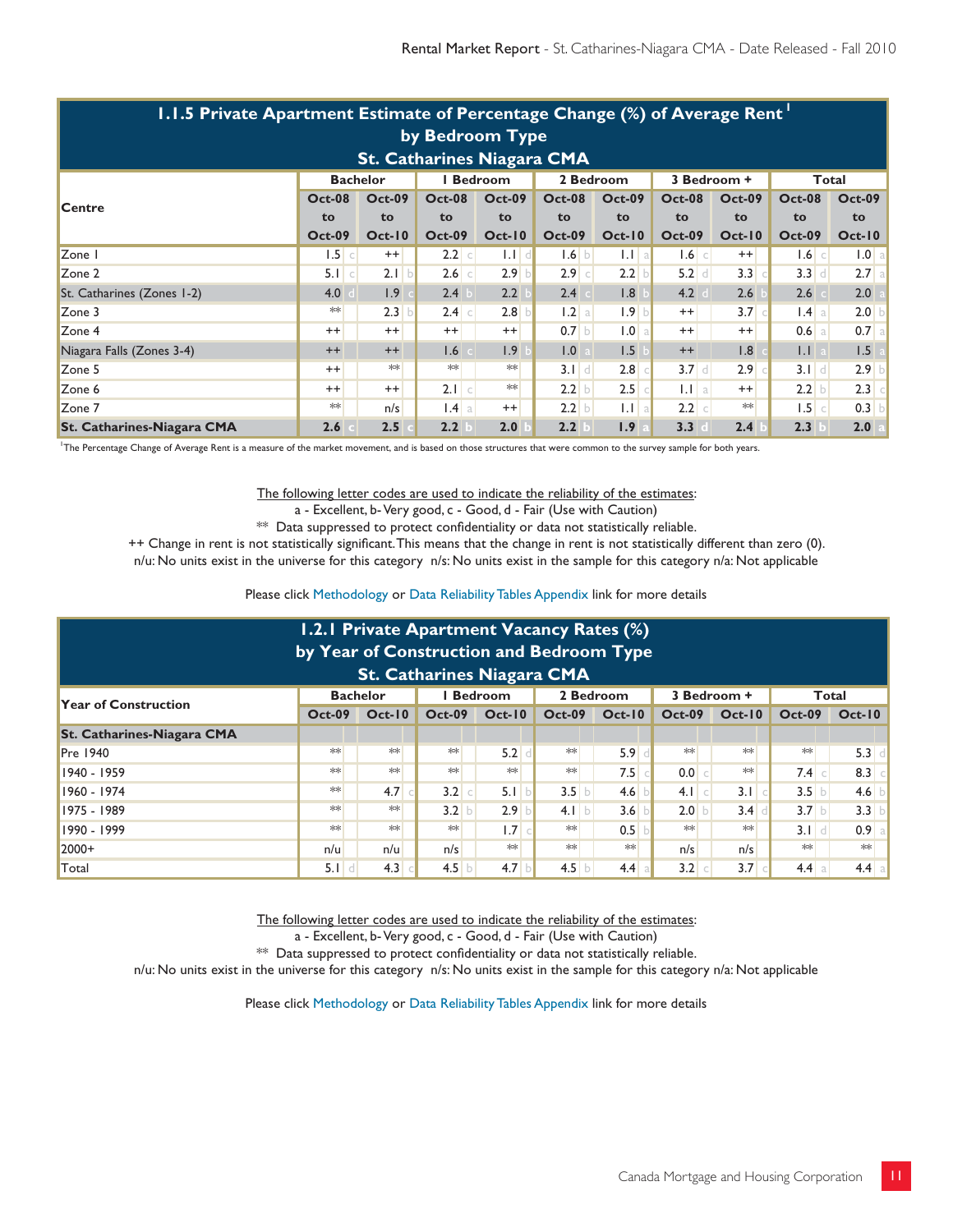| 1.2.2 Private Apartment Average Rents (\$)<br>by Year of Construction and Bedroom Type<br><b>St. Catharines Niagara CMA</b> |          |          |          |          |               |          |               |               |               |            |  |  |
|-----------------------------------------------------------------------------------------------------------------------------|----------|----------|----------|----------|---------------|----------|---------------|---------------|---------------|------------|--|--|
| 2 Bedroom<br><b>Bedroom</b><br>3 Bedroom +<br><b>Bachelor</b><br>Total<br><b>Year of Construction</b>                       |          |          |          |          |               |          |               |               |               |            |  |  |
|                                                                                                                             | $Oct-09$ | $Oct-10$ | $Oct-09$ | $Oct-10$ | <b>Oct-09</b> | $Oct-10$ | <b>Oct-09</b> | <b>Oct-10</b> | <b>Oct-09</b> | $Oct-10$   |  |  |
| <b>St. Catharines-Niagara CMA</b>                                                                                           |          |          |          |          |               |          |               |               |               |            |  |  |
| <b>Pre 1940</b>                                                                                                             | 481 b    | 501 b    | $574$ a  | 587 a    | $672$ a       | 728      | 818c          | 847 a         | $622$ a       | $658$ a    |  |  |
| 1940 - 1959                                                                                                                 | 526      | 538      | 584a     | 609      | $694$ a       | 712a     | 770 b         | 712           | 640<br>a      | 656<br>-al |  |  |
| 1960 - 1974                                                                                                                 | 529a     | 545      | 699 a    | 706 a    | 810a          | 816a     | $925$ a       | 943           | $776$ a       | 785 a      |  |  |
| 1975 - 1989                                                                                                                 | 587 a    | 594      | $737$ a  | 730      | 848           | 855      | $905$ a       | 944           | 810 a         | $814$ a    |  |  |
| 1990 - 1999                                                                                                                 | **       | 450      | 718 b    | 715      | $907$ $\circ$ | 855      | $**$          | $**$          | 798           | 766 cl     |  |  |
| $2000+$                                                                                                                     | n/u      | n/u      | n/s      | $**$     | $**$          | $**$     | n/s           | n/s           | $**$          | $**$       |  |  |
| Total                                                                                                                       | 527a     | 528      | 679a     | 689      | 804           | 817a     | 901a          | 918           | 758 a         | 769 a      |  |  |

The following letter codes are used to indicate the reliability of the estimates (cv = coefficient of variation):

a - Excellent ( $0 \le c$ v  $\le$  2.5), b- Very good (2.5 <  $c$ v  $\le$  5), c - Good (5 <  $c$ v  $\le$  7.5), d - Fair (Use with Caution) (7.5 <  $c$ v  $\le$  10) \*\* Data suppressed to protect confidentiality or data not statistically reliable.

n/u: No units exist in the universe for this category n/s: No units exist in the sample for this category n/a: Not applicable

Please click Methodology or Data Reliability Tables Appendix link for more details

| 1.3.1 Private Apartment Vacancy Rates (%)<br>by Structure Size and Bedroom Type<br><b>St. Catharines Niagara CMA</b> |          |               |          |              |               |               |               |           |               |                  |  |  |
|----------------------------------------------------------------------------------------------------------------------|----------|---------------|----------|--------------|---------------|---------------|---------------|-----------|---------------|------------------|--|--|
| <b>Bedroom</b><br>2 Bedroom<br>3 Bedroom +<br><b>Bachelor</b><br>Total<br><b>Size</b>                                |          |               |          |              |               |               |               |           |               |                  |  |  |
|                                                                                                                      | $Oct-09$ | <b>Oct-10</b> | $Oct-09$ | $Oct-10$     | <b>Oct-09</b> | <b>Oct-10</b> | <b>Oct-09</b> | $Oct-10$  | <b>Oct-09</b> | $Oct-10$         |  |  |
| <b>St. Catharines-Niagara CMA</b>                                                                                    |          |               |          |              |               |               |               |           |               |                  |  |  |
| 3 to 5 Units                                                                                                         | $**$     | $**$          | $**$     | $**$         | $**$          | 5.0           | $3.6$ d       | $**$      | $7.8$ c       | $5.3$ $\circ$    |  |  |
| 6 to 19 Units                                                                                                        | $**$     | $\ast\ast$    | $5.9$ c  | $7.5$ c      | $5.7$ $\circ$ | 4.5           | 0.0           | $**$      | 5.8           | 5.8              |  |  |
| $20$ to 49 Units                                                                                                     | $*$      | $**$          | 3.1 b    | $3.3$ b      | 4.0           | 3.2 b         | $4.9$ c       | $1.6$   a | 3.8           | 3.1 b            |  |  |
| 50 to 99 Units                                                                                                       | $0.0$ c  | $\ast\ast$    | $2.9$ b  | 1.2 a        | 3.4           | $2.6$ a       | $3.4$ d       | 0.4       | 3.1 c         | 1.9 <sub>a</sub> |  |  |
| 100+ Units                                                                                                           | $**$     | 5.3           | $1.5$ a  | $5.5$ b      | $3.5$ c       | 7.3           | 2.3 b         | $6.8$ a   | 2.6           | 6.6              |  |  |
| Total                                                                                                                | $5.1$ d  | 4.3           | 4.5      | $4.7$ b<br>D | 4.5           | 4.4           | 3.2 c         | 3.7       | 4.4           | 4.4 a            |  |  |

The following letter codes are used to indicate the reliability of the estimates:

a - Excellent, b- Very good, c - Good, d - Fair (Use with Caution)

\*\* Data suppressed to protect confidentiality or data not statistically reliable.

n/u: No units exist in the universe for this category n/s: No units exist in the sample for this category n/a: Not applicable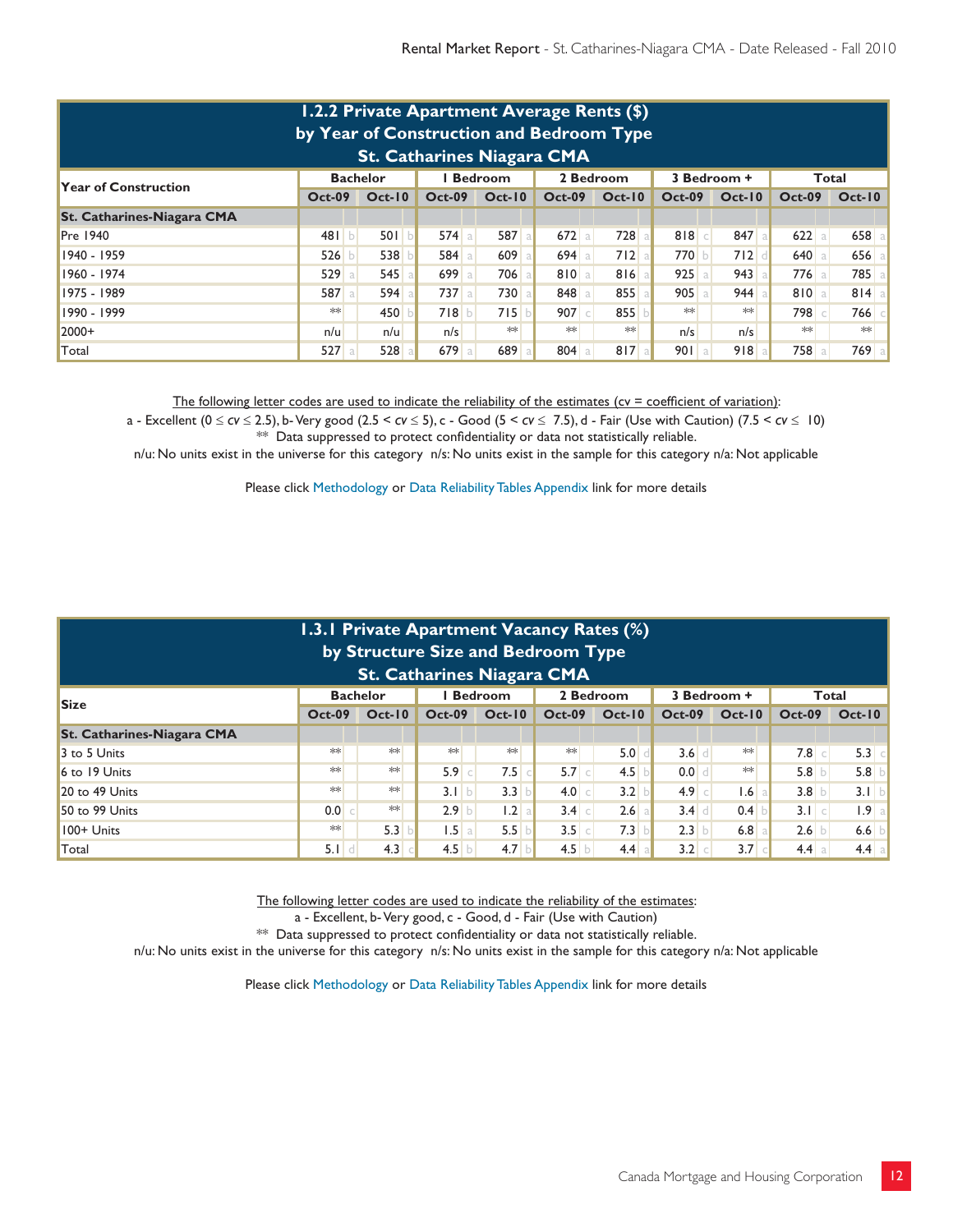| 1.3.2 Private Apartment Average Rents (\$)<br>by Structure Size and Bedroom Type<br><b>St. Catharines Niagara CMA</b> |          |               |               |          |          |          |               |          |               |          |  |  |
|-----------------------------------------------------------------------------------------------------------------------|----------|---------------|---------------|----------|----------|----------|---------------|----------|---------------|----------|--|--|
| 2 Bedroom<br><b>Bachelor</b><br><b>Bedroom</b><br>Total<br>3 Bedroom +<br><b>Size</b>                                 |          |               |               |          |          |          |               |          |               |          |  |  |
|                                                                                                                       | $Oct-09$ | <b>Oct-10</b> | <b>Oct-09</b> | $Oct-10$ | $Oct-09$ | $Oct-10$ | <b>Oct-09</b> | $Oct-10$ | <b>Oct-09</b> | $Oct-10$ |  |  |
| <b>St. Catharines-Niagara CMA</b>                                                                                     |          |               |               |          |          |          |               |          |               |          |  |  |
| 3 to 5 Units                                                                                                          | 464      | 504           | 559a          | 579      | $638$ a  | 687 al   | $761$ a       | 748      | $615$ a       | $647$ a  |  |  |
| 6 to 19 Units                                                                                                         | 513a     | 517a          | 608           | 625      | $724$ a  | $737$ a  | 819 b         | 904      | $674$ a       | $686$ a  |  |  |
| 20 to 49 Units                                                                                                        | 550      | 525           | 713 a         | 723      | 819a     | 832a     | 899 a         | 958      | 785 a         | 798 al   |  |  |
| 50 to 99 Units                                                                                                        | $602$ a  | 515           | 759 a         | $763$ a  | 889 a    | 897 a    | 980 a         | .022     | $843$ a       | 849 a    |  |  |
| 100+ Units                                                                                                            | 591a     | 604           | $755$ a       | 752a     | $873$ a  | 875      | $1,022$ a     | 1,022    | 840 a         | $841$ a  |  |  |
| Total                                                                                                                 | 527a     | 528           | 679a          | 689      | 804      | 817a     | 901a          | 918      | 758 a         | 769 al   |  |  |

The following letter codes are used to indicate the reliability of the estimates ( $cv =$  coefficient of variation):

a - Excellent (0 ≤ *cv* ≤ 2.5), b- Very good (2.5 < *cv* ≤ 5), c - Good (5 < *cv* ≤ 7.5), d - Fair (Use with Caution) (7.5 < *cv* ≤ 10)  $*$  Data suppressed to protect confidentiality or data not statistically reliable.

n/u: No units exist in the universe for this category n/s: No units exist in the sample for this category n/a: Not applicable

Please click Methodology or Data Reliability Tables Appendix link for more details

|                                                              | 1.3.3 Private Apartment Vacancy Rates (%)<br>by Structure Size and Zone<br><b>St. Catharines Niagara CMA</b> |               |                     |          |                 |          |               |          |               |          |  |  |  |  |  |
|--------------------------------------------------------------|--------------------------------------------------------------------------------------------------------------|---------------|---------------------|----------|-----------------|----------|---------------|----------|---------------|----------|--|--|--|--|--|
| 50-99<br>$3 - 5$<br>$6 - 19$<br>20-49<br>100+<br><b>Zone</b> |                                                                                                              |               |                     |          |                 |          |               |          |               |          |  |  |  |  |  |
|                                                              | <b>Oct-09</b>                                                                                                | <b>Oct-10</b> | <b>Oct-09</b>       | $Oct-10$ | <b>Oct-09</b>   | $Oct-10$ | <b>Oct-09</b> | $Oct-10$ | <b>Oct-09</b> | $Oct-10$ |  |  |  |  |  |
| Zone I                                                       | **                                                                                                           | 4.8           | 6.0<br>$\mathbf{d}$ | 8.0      | $4.6$ $\circ$   | 3.4      | 3.2 c         | 2.2      | $**$          | $**$     |  |  |  |  |  |
| Zone 2                                                       | $*$                                                                                                          | $**$          | 4.6<br>$\subset$    | 5.3      | $4.0$ d         | 2.2      | 5.4 c         | $2.4$ a  | 3.2 a         | 3.3 a    |  |  |  |  |  |
| St. Catharines (Zones 1-2)                                   | $**$                                                                                                         | 5.0           | 5.5                 | 7.1      | 4.3             | 2.8      | 4.7           | 2.3      | 3.3           | 3.8      |  |  |  |  |  |
| Zone 3                                                       | $**$                                                                                                         | $**$          | $**$                | $**$     | 3.3 a           | 3.3      | 2.6 a         | 2.7a     | n/u           | n/u      |  |  |  |  |  |
| Zone 4                                                       | $**$                                                                                                         | $**$          | 3.2<br>d            | 3.0      | 6.4 b           | 2.7<br>a | $1.6$ a       | $**$     | n/u           | n/u      |  |  |  |  |  |
| Niagara Falls (Zones 3-4)                                    | $**$                                                                                                         | $**$          | $**$                | 6.4      | 5.5             | 2.8      | 2.2           | 1.9      | n/u           | n/u      |  |  |  |  |  |
| Zone 5                                                       | $**$                                                                                                         | $\ast\ast$    | $**$                | 3.1      | $2.2$ $\circ$   | 3.6      | $**$          | $**$     | $**$          | $**$     |  |  |  |  |  |
| Zone 6                                                       | $3.2$ d                                                                                                      | 5.5           | 5.0<br>d            | 5.4      | $1.4 \text{ a}$ | 1.0      | $*$           | $**$     | n/u           | n/u      |  |  |  |  |  |
| Zone 7                                                       | 0.0 c                                                                                                        | 3.2           | $**$                | $**$     | $**$            | $**$     | $*$           | $**$     | $**$          | n/s      |  |  |  |  |  |
| <b>St. Catharines-Niagara CMA</b>                            | 7.8                                                                                                          | 5.3           | 5.8                 | 5.8      | 3.8             | 3.1      | 3.1           | 1.9      | 2.6           | 6.6      |  |  |  |  |  |

The following letter codes are used to indicate the reliability of the estimates:

a - Excellent, b- Very good, c - Good, d - Fair (Use with Caution)

 $**$  Data suppressed to protect confidentiality or data not statistically reliable.

n/u: No units exist in the universe for this category n/s: No units exist in the sample for this category n/a: Not applicable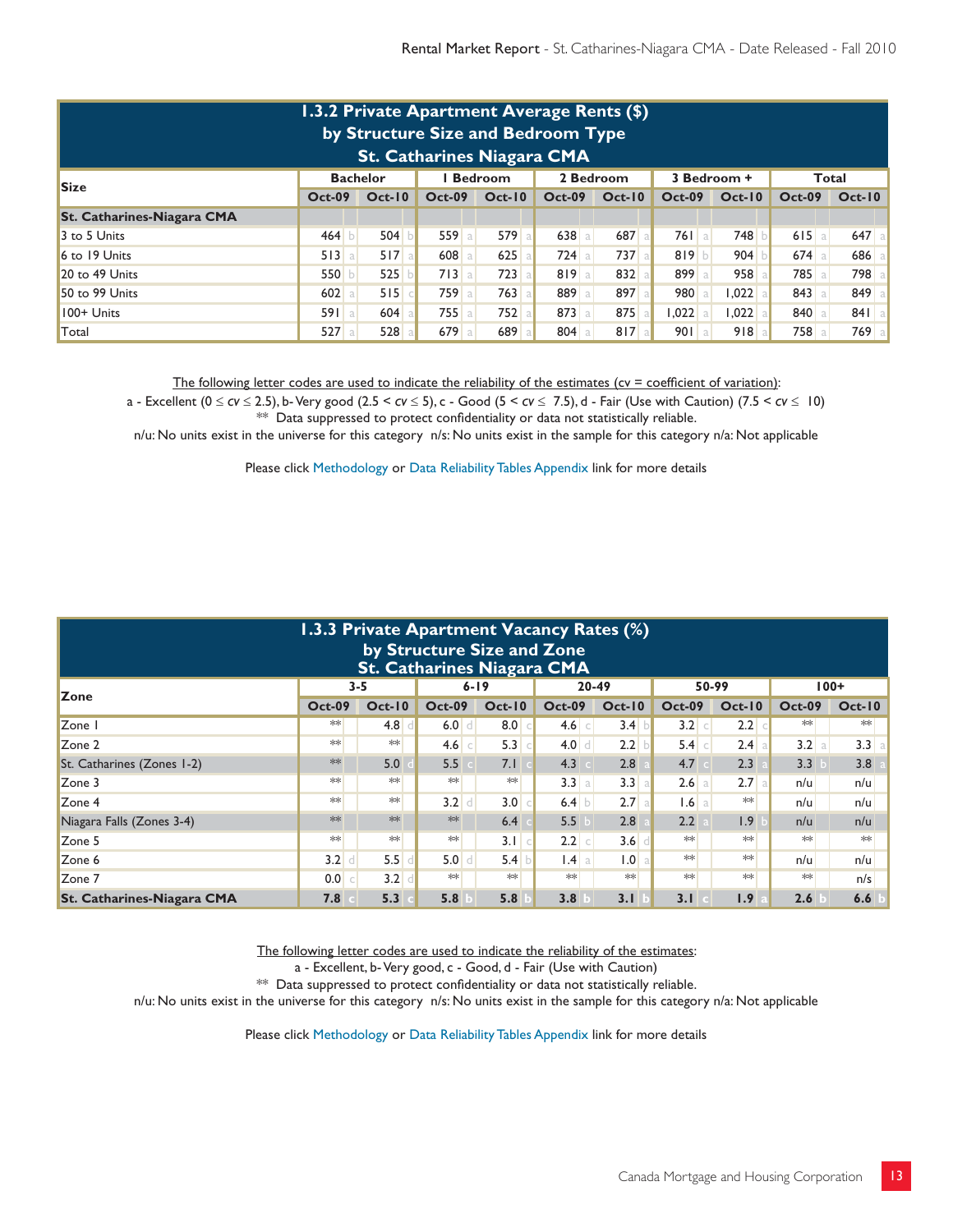| 1.4 Private Apartment Vacancy Rates (%)<br>by Rent Range and Bedroom Type<br><b>St. Catharines Niagara CMA</b> |                           |               |  |               |                     |  |                  |               |               |          |                  |          |  |
|----------------------------------------------------------------------------------------------------------------|---------------------------|---------------|--|---------------|---------------------|--|------------------|---------------|---------------|----------|------------------|----------|--|
| <b>Bedroom</b><br>2 Bedroom<br>3 Bedroom +<br><b>Bachelor</b><br>Total<br><b>Rent Range</b>                    |                           |               |  |               |                     |  |                  |               |               |          |                  |          |  |
|                                                                                                                | <b>Oct-09</b>             | <b>Oct-10</b> |  | <b>Oct-09</b> | $Oct-10$            |  | <b>Oct-09</b>    | <b>Oct-10</b> | <b>Oct-09</b> | $Oct-10$ | <b>Oct-09</b>    | $Oct-10$ |  |
| <b>St. Catharines-Niagara CMA</b>                                                                              |                           |               |  |               |                     |  |                  |               |               |          |                  |          |  |
| LT \$500                                                                                                       | $**$                      | $**$          |  | $**$          | $**$                |  | $**$             | $**$          | $*$           | n/s      | 3.5<br>d         | 3.8      |  |
| \$500 - \$599                                                                                                  | $**$                      | $**$          |  | $**$          | $**$                |  | $\vert .2 \vert$ | $**$          | $*$           | $**$     | $**$             | $**$     |  |
| $$600 - $699$                                                                                                  | $\mathsf{I} \mathsf{A}$ d | $\ast\ast$    |  | $6.5$ $\circ$ | 8.8                 |  | 8.6              | 4.4           | $**$          | 0.0      | 7.0<br>$\subset$ | 6.7      |  |
| \$700 - \$799                                                                                                  | $**$                      | 5.9           |  | 2.7 a         | 4.0                 |  | 5.9 b            | 6.4           | $**$          | $**$     | $4.3$ b          | 5.3      |  |
| \$800 - \$899                                                                                                  | n/s                       | n/s           |  | 3.8           | 0.3<br>$\mathsf{C}$ |  | 3.0 b            | 6.1 b         | $**$          | 4.7      | 3.4 b            | 4.7      |  |
| $$900+$                                                                                                        | n/s                       | n/s           |  | $**$          | 2.9 <sup>°</sup>    |  | $-4.2$ $\circ$   | $2.5$ a       | $4.1$ $c$     | 4.2      | 4.6 c            | $2.8$ a  |  |
| Total                                                                                                          | $5.1$ d                   | 4.3           |  | 4.5<br>b      | 4.7                 |  | 4.5              | 4.4 a         | 3.2           | 3.7      | 4.4 a            | $4.4$ a  |  |

a - Excellent, b- Very good, c - Good, d - Fair (Use with Caution)

\*\* Data suppressed to protect confidentiality or data not statistically reliable.

n/u: No units exist in the universe for this category n/s: No units exist in the sample for this category n/a: Not applicable

Please click Methodology or Data Reliability Tables Appendix link for more details

|                                                                                       | 2.1.1 Private Row (Townhouse) Vacancy Rates (%)<br>by Zone and Bedroom Type |               |               |          |                  |          |                     |                  |               |               |  |  |  |  |
|---------------------------------------------------------------------------------------|-----------------------------------------------------------------------------|---------------|---------------|----------|------------------|----------|---------------------|------------------|---------------|---------------|--|--|--|--|
| <b>St. Catharines Niagara CMA</b>                                                     |                                                                             |               |               |          |                  |          |                     |                  |               |               |  |  |  |  |
| <b>Bachelor</b><br><b>Bedroom</b><br>2 Bedroom<br>Total<br>3 Bedroom +<br><b>Zone</b> |                                                                             |               |               |          |                  |          |                     |                  |               |               |  |  |  |  |
|                                                                                       | <b>Oct-09</b>                                                               | <b>Oct-10</b> | <b>Oct-09</b> | $Oct-10$ | <b>Oct-09</b>    | $Oct-10$ | <b>Oct-09</b>       | <b>Oct-10</b>    | <b>Oct-09</b> | <b>Oct-10</b> |  |  |  |  |
| Zone I                                                                                | n/u                                                                         | n/u           | n/u           | n/u      | n/u              | n/u      | $**$                | $**$             | $**$          | $**$          |  |  |  |  |
| Zone 2                                                                                | **                                                                          | $**$          | n/u           | $**$     | 1.9<br>$\subset$ | 1.0<br>a | 1.3<br>$\mathbf{d}$ | 5.0              | 1.5<br>a      | 2.5           |  |  |  |  |
| St. Catharines (Zones 1-2)                                                            | $**$                                                                        | $**$          | n/u           | $**$     | 1.9              | 1.0      | $**$                | 4.4              | 1.2           | 2.4           |  |  |  |  |
| Zone 3                                                                                | n/u                                                                         | n/u           | $**$          | $**$     | $**$             | $**$     | $**$                | $**$             | $**$          | **            |  |  |  |  |
| Zone 4                                                                                | n/u                                                                         | n/u           | $**$          | $**$     | $**$             | $**$     | $21.2$ a            | 6.7 <sub>b</sub> | 18.9 a        | 6.2           |  |  |  |  |
| Niagara Falls (Zones 3-4)                                                             | n/u                                                                         | n/u           | 11.8          | 0.0      | $**$             | 3.7      | 20.0                | 6.5              | 16.0          | 4.9           |  |  |  |  |
| Zone 5                                                                                | n/u                                                                         | n/u           | n/s           | n/s      | $**$             | $**$     | $**$                | $**$             | $**$          | **            |  |  |  |  |
| Zone 6                                                                                | n/u                                                                         | n/u           | n/u           | n/u      | $**$             | $**$     | $**$                | H.Ha             | $**$          | 7.1 a         |  |  |  |  |
| Zone 7                                                                                | n/u                                                                         | n/u           | n/u           | n/u      | $**$             | $**$     | $*$                 | $**$             | 0.0           | 29.2 a        |  |  |  |  |
| <b>St. Catharines-Niagara CMA</b>                                                     | **                                                                          | **            | **            | 1.0      | 2.3              | 4.2      | 7.7                 | 8.9              | 6.5           | 6.5           |  |  |  |  |

The following letter codes are used to indicate the reliability of the estimates:

a - Excellent, b- Very good, c - Good, d - Fair (Use with Caution)

\*\* Data suppressed to protect confidentiality or data not statistically reliable.

n/u: No units exist in the universe for this category n/s: No units exist in the sample for this category n/a: Not applicable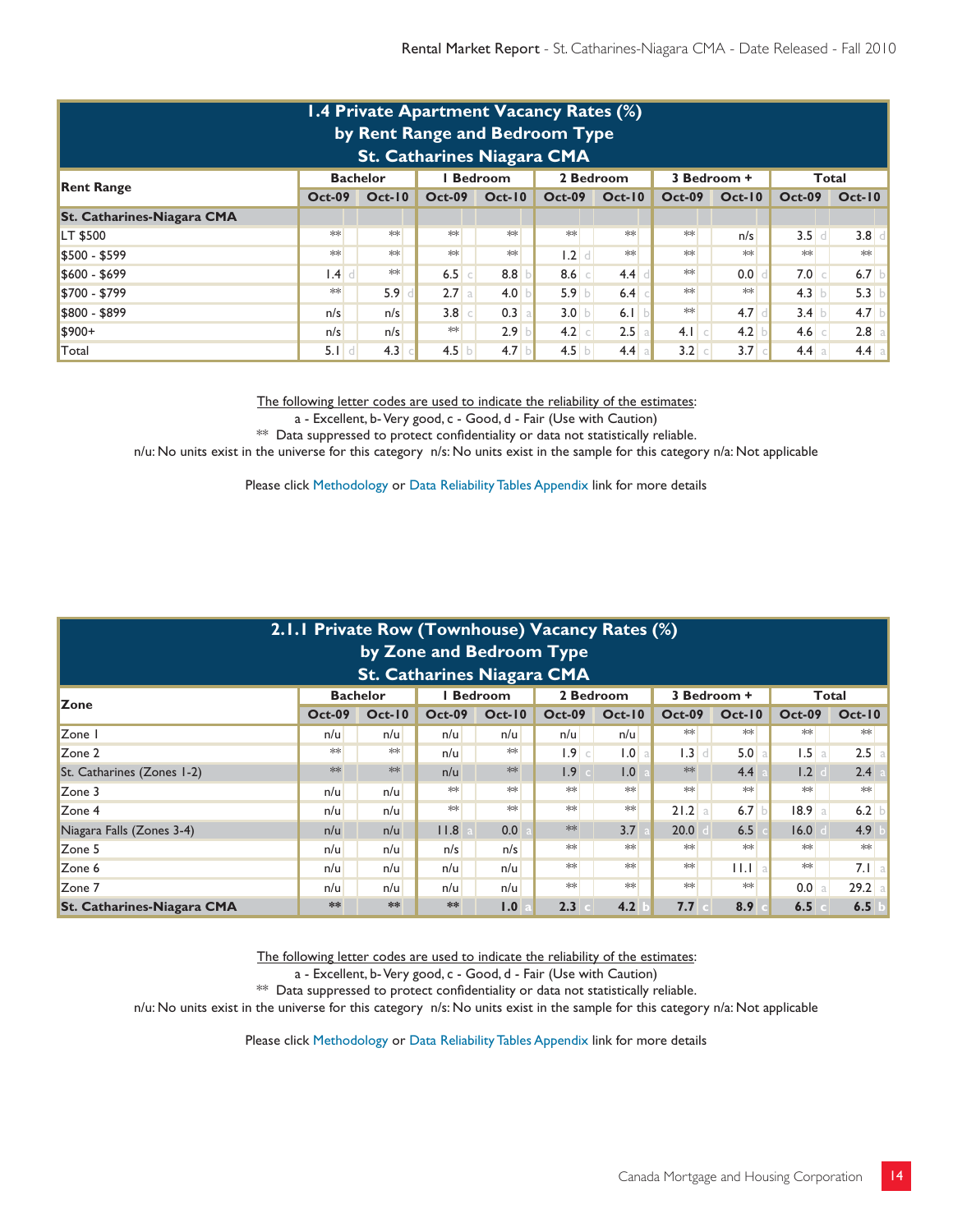| 2.1.2 Private Row (Townhouse) Average Rents (\$)<br>by Zone and Bedroom Type<br><b>St. Catharines Niagara CMA</b> |                                                                            |          |               |          |               |               |               |          |                     |          |  |  |  |  |
|-------------------------------------------------------------------------------------------------------------------|----------------------------------------------------------------------------|----------|---------------|----------|---------------|---------------|---------------|----------|---------------------|----------|--|--|--|--|
| <b>Bedroom</b><br>2 Bedroom<br><b>Bachelor</b><br>3 Bedroom +<br>Total<br><b>Zone</b>                             |                                                                            |          |               |          |               |               |               |          |                     |          |  |  |  |  |
|                                                                                                                   | <b>Oct-09</b>                                                              | $Oct-10$ | <b>Oct-09</b> | $Oct-10$ | <b>Oct-09</b> | <b>Oct-10</b> | <b>Oct-09</b> | $Oct-10$ | <b>Oct-09</b>       | $Oct-10$ |  |  |  |  |
| Zone I                                                                                                            | n/u                                                                        | n/u      | n/u           | n/u      | n/u           | n/u           | $*$           | $*$      | $**$                | $**$     |  |  |  |  |
| Zone 2                                                                                                            | $**$                                                                       | $**$     | n/u           | **       | $**$          | 863           | **            | 996      | 808<br>a            | 896 a    |  |  |  |  |
| St. Catharines (Zones 1-2)                                                                                        | $**$                                                                       | **       | n/u           | $**$     | $**$          | 863           | 880           | 999      | 839                 | 902      |  |  |  |  |
| Zone 3                                                                                                            | n/u                                                                        | n/u      | $**$          | $**$     | $**$          | $**$          | **            | **       | $**$                | $761$ a  |  |  |  |  |
| $\mathsf{Zone}\,4$                                                                                                | n/u                                                                        | n/u      | $*$           | $*$      | $**$          | $**$          | 853 a         | $894$ a  | 813<br>a l          | 849      |  |  |  |  |
| Niagara Falls (Zones 3-4)                                                                                         | n/u                                                                        | n/u      | 626           | $**$     | 751           | 765           | 846           | 890      | 806                 | 831      |  |  |  |  |
| Zone 5                                                                                                            | n/u                                                                        | n/u      | n/s           | n/s      | $**$          | $**$          | 778 b         | 776      | 765<br>$\mathbb{C}$ | 760 €    |  |  |  |  |
| Zone 6                                                                                                            | n/u                                                                        | n/u      | n/u           | n/u      | $**$          | $**$          | $**$          | 900      | $**$                | $866$ a  |  |  |  |  |
| Zone 7                                                                                                            | $*$<br>$**$<br>$**$<br>**<br>843<br>833 a<br>n/u<br>n/u<br>n/u<br>n/u<br>a |          |               |          |               |               |               |          |                     |          |  |  |  |  |
| <b>St. Catharines-Niagara CMA</b>                                                                                 | **                                                                         | **       | 626           | 768      | 766           | 821           | 857           | 919      | 823                 | 864      |  |  |  |  |

The following letter codes are used to indicate the reliability of the estimates ( $cv =$  coefficient of variation):

a - Excellent (0 ≤ *cv* ≤ 2.5), b- Very good (2.5 < *cv* ≤ 5), c - Good (5 < *cv* ≤ 7.5), d - Fair (Use with Caution) (7.5 < *cv* ≤ 10)  $**$  Data suppressed to protect confidentiality or data not statistically reliable.

n/u: No units exist in the universe for this category n/s: No units exist in the sample for this category n/a: Not applicable

Please click Methodology or Data Reliability Tables Appendix link for more details

| 2.1.3 Number of Private Row (Townhouse) Units Vacant and Universe in October 2010<br>by Zone and Bedroom Type<br><b>St. Catharines Niagara CMA</b> |                                                                        |      |              |      |                |             |      |          |                |           |  |  |  |
|----------------------------------------------------------------------------------------------------------------------------------------------------|------------------------------------------------------------------------|------|--------------|------|----------------|-------------|------|----------|----------------|-----------|--|--|--|
| <b>Bedroom</b><br>2 Bedroom<br><b>Bachelor</b><br>3 Bedroom +<br>Total                                                                             |                                                                        |      |              |      |                |             |      |          |                |           |  |  |  |
| <b>Zone</b><br>Vacant<br>Vacant<br>Vacant<br>Vacant<br><b>Vacant</b><br>Total<br><b>Total</b><br>Total<br><b>Total</b><br>Total                    |                                                                        |      |              |      |                |             |      |          |                |           |  |  |  |
| Zone                                                                                                                                               | n/u                                                                    | n/u  | n/u          | n/u  | n/u            | n/u         | $**$ | $**$     | $**$           | **        |  |  |  |
| Zone 2                                                                                                                                             | $**$                                                                   | $**$ | $**$         | $**$ |                | 04 <br>l al |      | 6a<br> 2 | 8 <sup>1</sup> | 3 4 <br>a |  |  |  |
| St. Catharines (Zones 1-2)                                                                                                                         | $*$                                                                    | $**$ | $**$         | **   | ш              | 04          | 6    | 137      | 8              | 330       |  |  |  |
| Zone 3                                                                                                                                             | n/u                                                                    | n/u  | $**$         | $*$  | $**$           | $*$         | $**$ | **       | $**$           | 34        |  |  |  |
| Zone 4                                                                                                                                             | n/u                                                                    | n/u  | $**$         | $**$ | $**$           | $**$        | 6 b  | 92       | 8 <sub>b</sub> | 32        |  |  |  |
| Niagara Falls (Zones 3-4)                                                                                                                          | n/u                                                                    | n/u  | $\mathbf{0}$ | 16   | $\overline{2}$ | 55          | 6    | 95       | 8              | 166       |  |  |  |
| Zone 5                                                                                                                                             | n/u                                                                    | n/u  | n/s          | n/s  | $**$           | $*$         | $**$ | 177      | $**$           | 83        |  |  |  |
| Zone 6                                                                                                                                             | $*$<br>$22$ a<br>$**$<br>2 a <br>28<br>n/u<br> 8 <br>n/u<br>n/u<br>n/u |      |              |      |                |             |      |          |                |           |  |  |  |
| Zone 7                                                                                                                                             | n/u                                                                    | n/u  | n/u          | n/u  | $**$           | $*$         | $**$ | $**$     | 7a             | 24        |  |  |  |
| <b>St. Catharines-Niagara CMA</b>                                                                                                                  | **                                                                     | **   |              | 104  | 8              | 191         | 39   | 435      | 48             | 731       |  |  |  |

The following letter codes are used to indicate the reliability of the estimates:

a - Excellent, b- Very good, c - Good, d - Fair (Use with Caution)

\*\* Data suppressed to protect confidentiality or data not statistically reliable.

n/u: No units exist in the universe for this category n/s: No units exist in the sample for this category n/a: Not applicable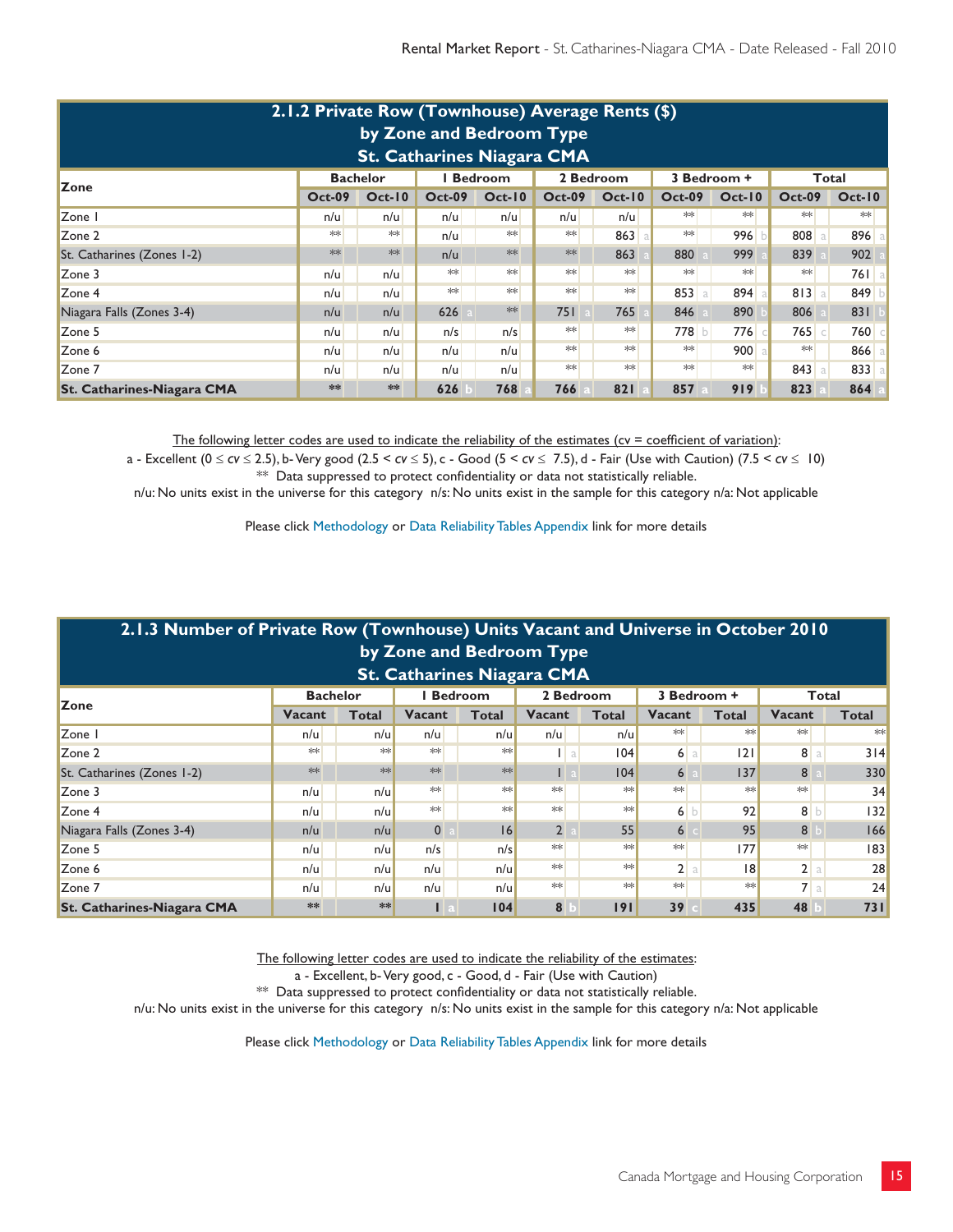| 2.1.4 Private Row (Townhouse) Availability Rates (%)<br>by Zone and Bedroom Type<br><b>St. Catharines Niagara CMA</b> |               |          |               |          |               |          |                        |                           |                        |          |  |  |  |  |
|-----------------------------------------------------------------------------------------------------------------------|---------------|----------|---------------|----------|---------------|----------|------------------------|---------------------------|------------------------|----------|--|--|--|--|
| 2 Bedroom<br><b>Bachelor</b><br><b>Bedroom</b><br>3 Bedroom +<br>Total<br><b>Zone</b>                                 |               |          |               |          |               |          |                        |                           |                        |          |  |  |  |  |
|                                                                                                                       | <b>Oct-09</b> | $Oct-10$ | <b>Oct-09</b> | $Oct-10$ | <b>Oct-09</b> | $Oct-10$ | <b>Oct-09</b>          | $Oct-10$                  | <b>Oct-09</b>          | $Oct-10$ |  |  |  |  |
| Zone I                                                                                                                | n/u           | n/u      | n/u           | n/u      | n/u           | n/u      | $**$                   | $**$                      | $**$                   | $**$     |  |  |  |  |
| Zone 2                                                                                                                | **            | $**$     | n/u           | $**$     | $7.4$ $\circ$ | 4.8<br>a | 1.3<br>$\vert d \vert$ | 5.8                       | 3.7<br>d I             | 5.4<br>a |  |  |  |  |
| St. Catharines (Zones 1-2)                                                                                            | $**$          | $**$     | n/u           | $**$     | 7.4           | 4.8      | 2.8                    | 5.1                       | 4.3                    | 5.2      |  |  |  |  |
| Zone 3                                                                                                                | n/u           | n/u      | $**$          | $**$     | $**$          | $**$     | $*$                    | $**$                      | $**$                   | $**$     |  |  |  |  |
| Zone 4                                                                                                                | n/u           | n/u      | $**$          | $**$     | $**$          | $**$     | 21.2 a                 | 7.8                       | 8.9 <br>a.             | 7.0      |  |  |  |  |
| Niagara Falls (Zones 3-4)                                                                                             | n/u           | n/u      | 11.8          | 0.0      | $**$          | 3.7      | 20.0                   | 7.5                       | 16.0                   | 5.5      |  |  |  |  |
| Zone 5                                                                                                                | n/u           | n/u      | n/s           | n/s      | $**$          | $**$     | $**$                   | $**$                      | $**$                   | **       |  |  |  |  |
| Zone 6                                                                                                                | n/u           | n/u      | n/u           | n/u      | $**$          | $**$     | $**$                   | $\mathbf{H} \mathbf{H}$ a | $**$                   | 7.1 a    |  |  |  |  |
| Zone 7                                                                                                                | n/u           | n/u      | n/u           | n/u      | $**$          | $**$     | $**$                   | $**$                      | 12.5<br>$\overline{a}$ | $29.2$ a |  |  |  |  |
| <b>St. Catharines-Niagara CMA</b>                                                                                     | **            | **       | **            | 4.8      | 6.4           | 6.3      | 11.1                   | 12.9                      | 10.1                   | 10.0     |  |  |  |  |

a - Excellent, b- Very good, c - Good, d - Fair (Use with Caution)

\*\* Data suppressed to protect confidentiality or data not statistically reliable.

n/u: No units exist in the universe for this category n/s: No units exist in the sample for this category n/a: Not applicable

Please click Methodology or Data Reliability Tables Appendix link for more details

| 2.1.5 Private Row (Townhouse) Estimate of Percentage Change (%) of Average Rent |               |               |               |               |               |               |               |               |               |               |  |  |  |
|---------------------------------------------------------------------------------|---------------|---------------|---------------|---------------|---------------|---------------|---------------|---------------|---------------|---------------|--|--|--|
| by Bedroom Type                                                                 |               |               |               |               |               |               |               |               |               |               |  |  |  |
| <b>St. Catharines Niagara CMA</b>                                               |               |               |               |               |               |               |               |               |               |               |  |  |  |
| <b>Bachelor</b><br><b>Bedroom</b><br>2 Bedroom<br>3 Bedroom +<br>Total          |               |               |               |               |               |               |               |               |               |               |  |  |  |
| <b>Centre</b>                                                                   | <b>Oct-08</b> | <b>Oct-09</b> | <b>Oct-08</b> | <b>Oct-09</b> | <b>Oct-08</b> | <b>Oct-09</b> | <b>Oct-08</b> | <b>Oct-09</b> | <b>Oct-08</b> | <b>Oct-09</b> |  |  |  |
|                                                                                 | to            | to            | to            | to            | to            | to            | to            | to            | to            | to            |  |  |  |
|                                                                                 | <b>Oct-09</b> | $Oct-10$      | <b>Oct-09</b> | <b>Oct-10</b> | <b>Oct-09</b> | <b>Oct-10</b> | <b>Oct-09</b> | $Oct-10$      | <b>Oct-09</b> | $Oct-10$      |  |  |  |
| Zone I                                                                          | n/u           | n/u           | n/u           | n/u           | n/u           | n/u           | ∗∗            | $**$          | $**$          | $*$           |  |  |  |
| Zone 2                                                                          | $**$          | $**$          | n/u           | n/s           | **            | $*$           | $*$           | $*$           | $^{++}$       | 2.3           |  |  |  |
| St. Catharines (Zones 1-2)                                                      | **            | $**$          | n/u           | n/s           | $**$          | $**$          | $^{++}$       | $**$          | $^{++}$       | 2.8           |  |  |  |
| Zone 3                                                                          | n/u           | n/u           | ∗∗            | $**$          | $**$          | $*$           | n/s           | $**$          | $**$          | $**$          |  |  |  |
| Zone 4                                                                          | n/u           | n/u           | $*\ast$       | $**$          | $**$          | $**$          | $^{++}$       | 1.3 a         | $^{++}$       | 1.9 b         |  |  |  |
| Niagara Falls (Zones 3-4)                                                       | n/u           | n/u           | 2.3           | $**$          | $^{++}$       | $**$          | $^{++}$       | 1.2           | $^{++}$       | 2.0           |  |  |  |
| Zone 5                                                                          | n/u           | n/u           | n/s           | n/s           | $**$          | $*$           | $**$          | $-0.4$        | $**$          | $-0.4$ b      |  |  |  |
| Zone 6                                                                          | n/u           | n/u           | n/u           | n/u           | $**$          | $*$           | $**$          | $**$          | $**$          | **            |  |  |  |
| Zone 7                                                                          | n/u           | n/u           | n/u           | n/u           | $**$          | $*$           | $**$          | $*$           | $-0.8$<br>a   | $-1.2$ a      |  |  |  |
| <b>St. Catharines-Niagara CMA</b>                                               | **            | **            | $++$          | **            | $++$          | 6.2           | $++$          | 0.7           | $++$          | 1.1           |  |  |  |

1 The Percentage Change of Average Rent is a measure of the market movement, and is based on those structures that were common to the survey sample for both years.

The following letter codes are used to indicate the reliability of the estimates:

a - Excellent, b- Very good, c - Good, d - Fair (Use with Caution)

 $**$  Data suppressed to protect confidentiality or data not statistically reliable.

++ Change in rent is not statistically significant. This means that the change in rent is not statistically different than zero (0).

n/u: No units exist in the universe for this category n/s: No units exist in the sample for this category n/a: Not applicable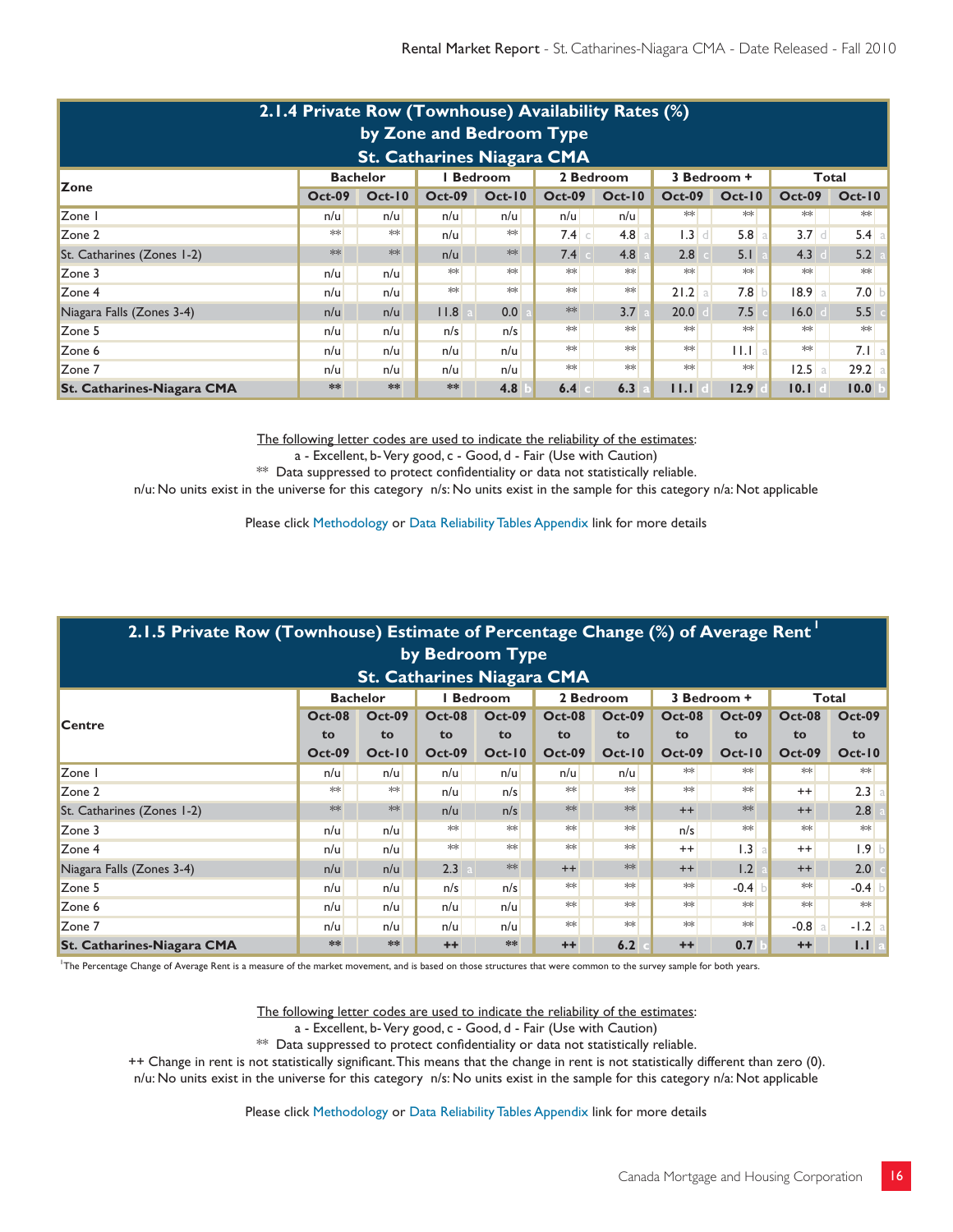| 3.1.1 Private Row (Townhouse) and Apartment Vacancy Rates (%)<br>by Zone and Bedroom Type<br><b>St. Catharines Niagara CMA</b> |                                                                                       |          |               |          |                  |                       |               |               |               |                     |  |  |  |  |
|--------------------------------------------------------------------------------------------------------------------------------|---------------------------------------------------------------------------------------|----------|---------------|----------|------------------|-----------------------|---------------|---------------|---------------|---------------------|--|--|--|--|
| 2 Bedroom<br><b>Bedroom</b><br><b>Bachelor</b><br>3 Bedroom +<br>Total                                                         |                                                                                       |          |               |          |                  |                       |               |               |               |                     |  |  |  |  |
| Zone                                                                                                                           | <b>Oct-09</b>                                                                         | $Oct-10$ | <b>Oct-09</b> | $Oct-10$ | <b>Oct-09</b>    | <b>Oct-10</b>         | <b>Oct-09</b> | $Oct-10$      | <b>Oct-09</b> | $Oct-10$            |  |  |  |  |
| Zone I                                                                                                                         | $**$                                                                                  | 2.2      | 5.5 c         | 6.2      | 5.7 c            | $4.1$ c               | **            | $5.4$ $\circ$ | 5.4 b         | 5.0<br>$\mathbf{b}$ |  |  |  |  |
| Zone 2                                                                                                                         | 8.8 $b$                                                                               | 6.1      | 3.3 b         | 2.1 a    | 5.0 b            | 3.4<br>$\overline{D}$ | 3.2 c         | 4.3           | 4.3 b         | 3.1 a               |  |  |  |  |
| St. Catharines (Zones 1-2)                                                                                                     | 5.6                                                                                   | 3.8      | 4.4           | 3.9      | 5.2              | 3.7                   | 3.3           | 4.5           | 4.7           | 3.9                 |  |  |  |  |
| Zone 3                                                                                                                         | $**$                                                                                  | $**$     | $7.3$ c       | $3.9$ d  | $6.7$ $\circ$    | $6.4$ $\circ$         | **            | 0.0           | $6.7$ $c$     | 5.5<br>-cl          |  |  |  |  |
| Zone 4                                                                                                                         | $**$                                                                                  | $**$     | 7.5 b         | $0.6$ a  | 4.7 <sub>b</sub> | $2.7$ a               | $12.3$ d      | 4.0           | $6.7$ b       | $2.4$ a             |  |  |  |  |
| Niagara Falls (Zones 3-4)                                                                                                      | $**$                                                                                  | **       | 7.4           | 2.9      | 5.8              | 4.7                   | 10.9          | 3.0           | 6.7           | 4.2                 |  |  |  |  |
| Zone 5                                                                                                                         | $**$                                                                                  | $**$     | $**$          | **       | **               | $**$                  | $3.9$ d       | $**$          | 3.0 c         | $7.1$ c             |  |  |  |  |
| Zone 6                                                                                                                         | 0.0                                                                                   | 0.0      | 4.1<br> d     | 5.4      | 2.5              | 3.0<br>b              | $4.0$ d       | 3.3           | 3.1 c         | 3.8<br>$\mathsf{b}$ |  |  |  |  |
| Zone 7                                                                                                                         | $**$<br>$**$<br>**<br>0.0<br>0.8<br>6.0<br>$0.0$ d<br>$0.4$ b<br>5.2<br>n/s<br>d<br>d |          |               |          |                  |                       |               |               |               |                     |  |  |  |  |
| <b>St. Catharines-Niagara CMA</b>                                                                                              | 5.1                                                                                   | 4.3      | 4.5           | 4.7      | 4.5              | 4.4                   | 4.8           | 5.1           | 4.5           | 4.5                 |  |  |  |  |

a - Excellent, b- Very good, c - Good, d - Fair (Use with Caution)

\*\* Data suppressed to protect confidentiality or data not statistically reliable.

n/u: No units exist in the universe for this category n/s: No units exist in the sample for this category n/a: Not applicable

Please click Methodology or Data Reliability Tables Appendix link for more details

| 3.1.2 Private Row (Townhouse) and Apartment Average Rents (\$)<br>by Zone and Bedroom Type<br><b>St. Catharines Niagara CMA</b> |               |          |               |          |               |               |               |           |               |          |  |  |  |  |
|---------------------------------------------------------------------------------------------------------------------------------|---------------|----------|---------------|----------|---------------|---------------|---------------|-----------|---------------|----------|--|--|--|--|
| <b>I</b> Bedroom<br>2 Bedroom<br><b>Bachelor</b><br>3 Bedroom +<br>Total<br><b>Zone</b>                                         |               |          |               |          |               |               |               |           |               |          |  |  |  |  |
|                                                                                                                                 | <b>Oct-09</b> | $Oct-10$ | <b>Oct-09</b> | $Oct-10$ | <b>Oct-09</b> | <b>Oct-10</b> | <b>Oct-09</b> | $Oct-10$  | <b>Oct-09</b> | $Oct-10$ |  |  |  |  |
| Zone I                                                                                                                          | 501 b         | 529      | $681$ a       | 685 a    | 820a          | 820           | 949a          | 934a      | 749 a         | $744$ a  |  |  |  |  |
| Zone 2                                                                                                                          | 593 a         | 597 a    | $731$ a       | 754a     | 862 a         | 887 a         | $967$ a       | $1,051$ a | 824a          | 854a     |  |  |  |  |
| St. Catharines (Zones 1-2)                                                                                                      | 549           | 556      | 706           | 722      | 847           | 863           | 963           | 1.032     | 794           | 811      |  |  |  |  |
| Zone 3                                                                                                                          | 495 b         | 494      | 661<br>l al   | 658 a    | 787 a         | 807 a         | 866 $b$       | 865       | $734$ a       | 743 a    |  |  |  |  |
| Zone 4                                                                                                                          | 546 b         | 474      | 710a          | 708      | 782           | 804           | 839 a         | 871a      | $774$ a       | 789      |  |  |  |  |
| Niagara Falls (Zones 3-4)                                                                                                       | 508           | 490      | 676           | 673      | 785           | 806           | 843           | 869       | 751           | 762      |  |  |  |  |
| Zone 5                                                                                                                          | 487 c         | 454      | 638<br>a      | $643$ a  | 760 a         | 759<br>a      | $793$ a       | 775       | $716$   a     | $716$ a  |  |  |  |  |
| Zone 6                                                                                                                          | 486           | 588      | 613<br>a l    | $649$ a  | $735$ a       | 756           | 866 a         | 851       | 708 a         | 725      |  |  |  |  |
| Zone 7                                                                                                                          | $**$          | n/s      | 621<br>l al   | 619a     | $757$ a       | 740           | 851a          | 874a      | 703 a         | 708      |  |  |  |  |
| <b>St. Catharines-Niagara CMA</b>                                                                                               | 527           | 528      | 679           | 691      | 803           | 817           | 887           | 918       | 760           | 773      |  |  |  |  |

The following letter codes are used to indicate the reliability of the estimates ( $cv =$  coefficient of variation):

a - Excellent (0 *cv* 2.5), b- Very good (2.5 < *cv* 5), c - Good (5 < *cv* 7.5), d - Fair (Use with Caution) (7.5 < *cv* 10) \*\* Data suppressed to protect confidentiality or data not statistically reliable.

n/u: No units exist in the universe for this category n/s: No units exist in the sample for this category n/a: Not applicable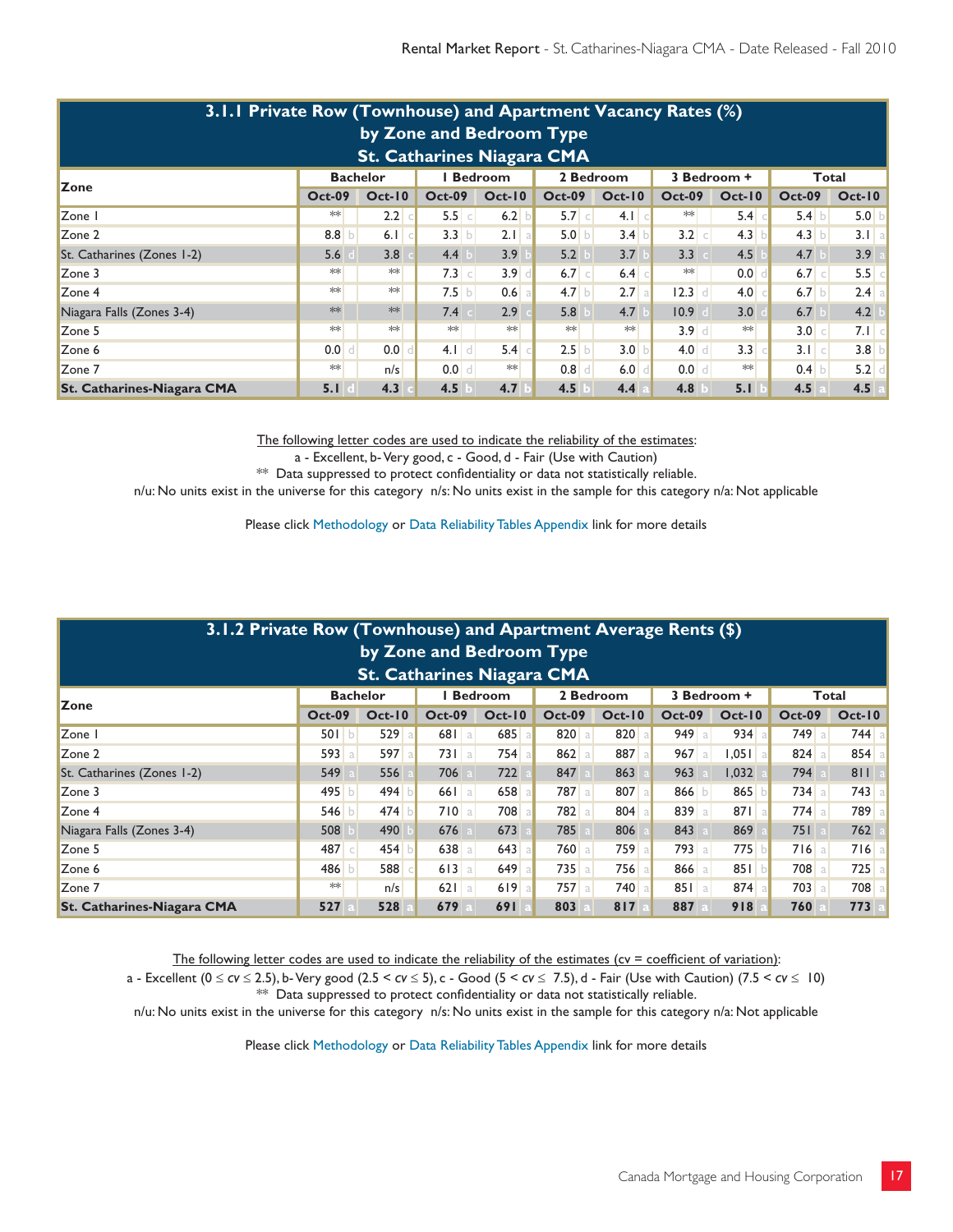| 3.1.3 Number of Private Row (Townhouse) and Apartment Units Vacant and Universe in October 2010 |                |       |               |              |               |              |                |              |            |        |  |  |  |
|-------------------------------------------------------------------------------------------------|----------------|-------|---------------|--------------|---------------|--------------|----------------|--------------|------------|--------|--|--|--|
| by Zone and Bedroom Type                                                                        |                |       |               |              |               |              |                |              |            |        |  |  |  |
| <b>St. Catharines Niagara CMA</b>                                                               |                |       |               |              |               |              |                |              |            |        |  |  |  |
| <b>I</b> Bedroom<br><b>Bachelor</b><br>2 Bedroom<br>3 Bedroom +<br>Total<br><b>Zone</b>         |                |       |               |              |               |              |                |              |            |        |  |  |  |
|                                                                                                 | Vacant         | Total | <b>Vacant</b> | <b>Total</b> | <b>Vacant</b> | <b>Total</b> | Vacant         | <b>Total</b> | Vacant     | Total  |  |  |  |
| Zone I                                                                                          | 4 c            | 92    | 90 b          | 1,441        | 57c           | 1,388        | 7 c            | 126          | 158 b      | 3,146  |  |  |  |
| Zone 2                                                                                          | 8 c            | 26    | $36$ a        | 1.746        | 90 b          | 2,607        | 25 b           | 586          | 159<br>a l | 5,066  |  |  |  |
| St. Catharines (Zones 1-2)                                                                      | 2              | 3 8   | 126           | 3,187        | 147           | 3,995        | 32             | 7 2          | 316        | 8,212  |  |  |  |
| Zone 3                                                                                          | $**$           | 68    | $26$ d        | 657          | 70c           | 1,087        | $0$ d          | 66           | 03         | 1,878  |  |  |  |
| Zone 4                                                                                          | $**$           | 31    | 2 a           | 3 7          | 23a           | 873          | 8 <sup>°</sup> | 209          | 35a        | .43    |  |  |  |
| Niagara Falls (Zones 3-4)                                                                       | $**$           | 98    | 28            | 974          | 93            | 1.961        | 8              | 276          | 38         | 3,309  |  |  |  |
| Zone 5                                                                                          | $**$           | 92    | $\ast\ast$    | 942          | $**$          | 1,450        | $**$           | 456          | 210c       | 2,940  |  |  |  |
| Zone 6                                                                                          | 0 <sub>1</sub> | 23    | $26$ $\circ$  | 490          | 26 b          | 876          | 4 c            | 125          | 57 b       | 1,514  |  |  |  |
| Zone 7                                                                                          | n/s            | n/s   | $**$          | 259          | 8             | 309          | $**$           | 42           | $32$ d     | 610    |  |  |  |
| <b>St. Catharines-Niagara CMA</b>                                                               | 23             | 532   | 272           | 5,852        | 375           | 8,591        | 82             | 1,611        | 753        | 16,585 |  |  |  |

a - Excellent, b- Very good, c - Good, d - Fair (Use with Caution)

\*\* Data suppressed to protect confidentiality or data not statistically reliable.

n/u: No units exist in the universe for this category n/s: No units exist in the sample for this category n/a: Not applicable

Please click Methodology or Data Reliability Tables Appendix link for more details

| 3.1.4 Private Row (Townhouse) and Apartment Availability Rates (%)<br>by Zone and Bedroom Type              |               |          |                  |               |               |          |               |          |                     |          |  |  |  |
|-------------------------------------------------------------------------------------------------------------|---------------|----------|------------------|---------------|---------------|----------|---------------|----------|---------------------|----------|--|--|--|
| <b>St. Catharines Niagara CMA</b><br><b>Bedroom</b><br>2 Bedroom<br>3 Bedroom +<br><b>Bachelor</b><br>Total |               |          |                  |               |               |          |               |          |                     |          |  |  |  |
| <b>Zone</b>                                                                                                 | <b>Oct-09</b> | $Oct-10$ | <b>Oct-09</b>    | <b>Oct-10</b> | <b>Oct-09</b> | $Oct-10$ | <b>Oct-09</b> | $Oct-10$ | <b>Oct-09</b>       | $Oct-10$ |  |  |  |
| Zone I                                                                                                      | $**$          | 4.2      | $6.9$ c          | 7.7           | 6.8 b         | 6.6      | $**$          | 6.3      | $6.7$ b             | $6.9$ b  |  |  |  |
| Zone 2                                                                                                      | $14.7$ c      | 11.2     | 6.5 a            | $4.6$ a       | 7.9a          | 5.5<br>a | $3.9$ c       | 6.5 b    | $7.1$ a             | 5.5a     |  |  |  |
| St. Catharines (Zones 1-2)                                                                                  | **            | 7.0      | 6.7              | 6.0           | 7.5           | 5.9      | 4.5           | 6.5      | 7.0                 | 6.0      |  |  |  |
| Zone 3                                                                                                      | $**$          | $**$     | 8.2<br>$\subset$ | 5.5           | $7.6$ b       | 7.3      | $4.6$ d       | $**$     | 7.5 b               | $6.8$ b  |  |  |  |
| Zone 4                                                                                                      | $**$          | **       | 8.7 b            | 1.3 a         | 6.0 $b$       | 4.4      | $13.4$ d      | 4.5      | 8.0 b               | $3.7$ b  |  |  |  |
| Niagara Falls (Zones 3-4)                                                                                   | **            | $**$     | 8.4              | 4.1           | 6.9           | 6.0      | 12.2          | 4.1      | 7.7                 | 5.5      |  |  |  |
| Zone 5                                                                                                      | $**$          | $**$     | $**$             | **            | $3.4$ d       | 7.5      | $**$          | $**$     | 5.3<br>$\mathsf{C}$ | $8.5$ c  |  |  |  |
| Zone 6                                                                                                      | $**$          | 0.0      | 5.2              | 7.6           | 4.0 $\vert$   | 3.6      | $5.1$ d       | 4.1      | 4.5                 | 4.9 b    |  |  |  |
| Zone 7                                                                                                      | $**$          | n/s      | $2.4$ c          | **            | 4.0 c         | $**$     | $12.3$ d      | **       | $3.9$ c             | $**$     |  |  |  |
| <b>St. Catharines-Niagara CMA</b>                                                                           | 7.6           | 6.7      | 6.6              | 6.3           | 6.2           | 6.0      | 6.9           | 7.4      | 6.5                 | 6.3      |  |  |  |

The following letter codes are used to indicate the reliability of the estimates:

a - Excellent, b- Very good, c - Good, d - Fair (Use with Caution)

\*\* Data suppressed to protect confidentiality or data not statistically reliable.

n/u: No units exist in the universe for this category n/s: No units exist in the sample for this category n/a: Not applicable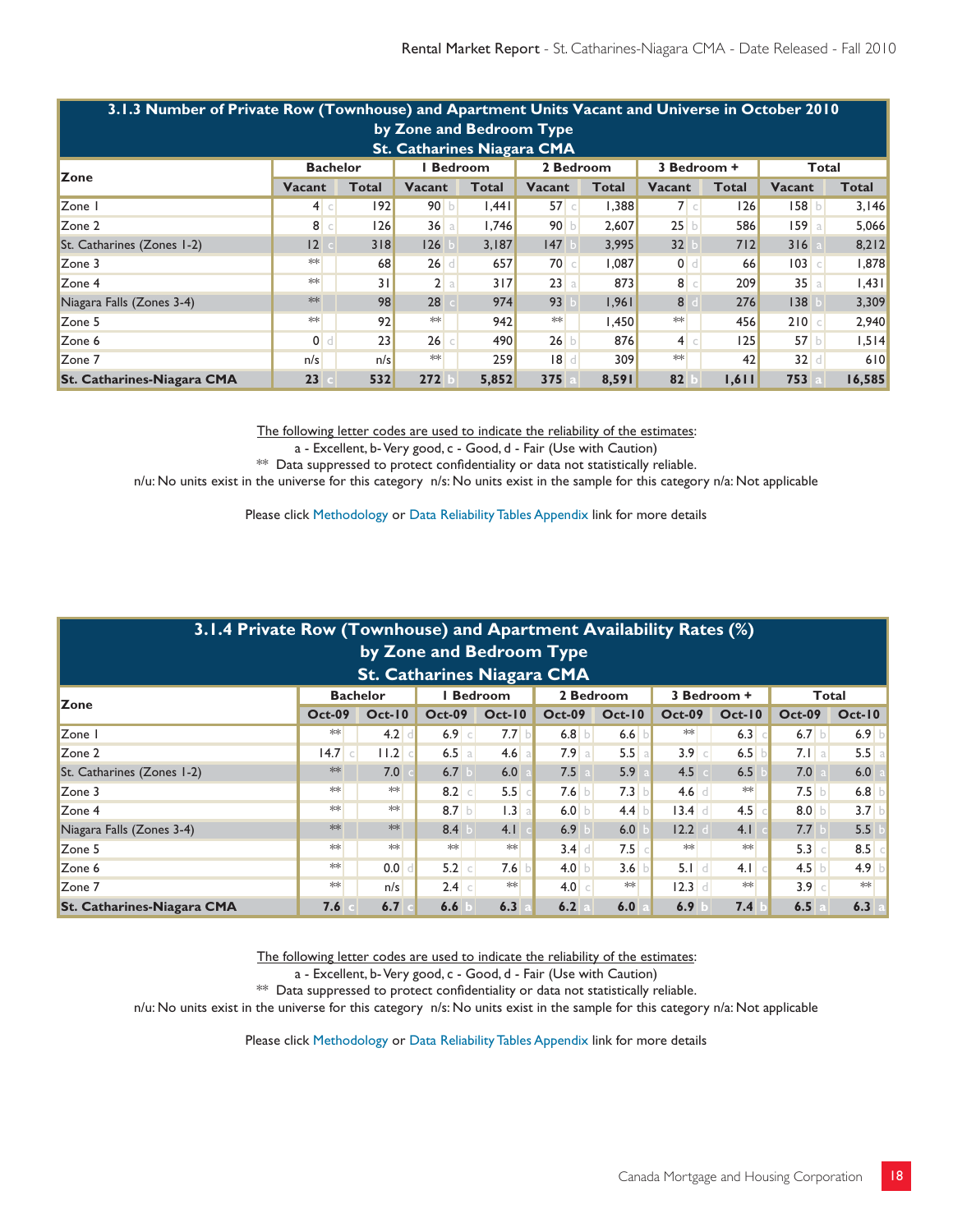| 3.1.5 Private Row (Townhouse) and Apartment Estimate of Percentage Change (%) of Average Rent band |               |               |                  |               |               |                     |               |                  |                 |                  |  |  |  |
|----------------------------------------------------------------------------------------------------|---------------|---------------|------------------|---------------|---------------|---------------------|---------------|------------------|-----------------|------------------|--|--|--|
| by Bedroom Type                                                                                    |               |               |                  |               |               |                     |               |                  |                 |                  |  |  |  |
| <b>St. Catharines Niagara CMA</b>                                                                  |               |               |                  |               |               |                     |               |                  |                 |                  |  |  |  |
| <b>Bedroom</b><br>2 Bedroom<br><b>Bachelor</b><br>3 Bedroom +<br>Total                             |               |               |                  |               |               |                     |               |                  |                 |                  |  |  |  |
| <b>Centre</b>                                                                                      | <b>Oct-08</b> | <b>Oct-09</b> | <b>Oct-08</b>    | <b>Oct-09</b> | <b>Oct-08</b> | <b>Oct-09</b>       | <b>Oct-08</b> | <b>Oct-09</b>    | <b>Oct-08</b>   | <b>Oct-09</b>    |  |  |  |
|                                                                                                    | to            | to            | to               | to            | to            | to                  | to            | to               | to              | to               |  |  |  |
|                                                                                                    | <b>Oct-09</b> | $Oct-10$      | <b>Oct-09</b>    | $Oct-10$      | <b>Oct-09</b> | $Oct-10$            | <b>Oct-09</b> | $Oct-10$         | <b>Oct-09</b>   | $Oct-10$         |  |  |  |
| Zone I                                                                                             | $1.5$ $\circ$ | $^{++}$       | 2.2<br>$\subset$ | $1.1$ d       | 1.6 b         | $1.1$   a           | $1.6$ $\circ$ | $^{++}$          | $1.6$ $\circ$   | 1.0 <sub>a</sub> |  |  |  |
| Zone 2                                                                                             | 5.1 c         | 2.1 b         | 2.6<br>$\subset$ | $2.9$ b       | $2.8$ $\circ$ | 2.5<br>$\mathsf{h}$ | $4.7$ d       | 3.3              | $3.1$ d         | 2.7a             |  |  |  |
| St. Catharines (Zones 1-2)                                                                         | 4.0           | 1.9           | 2.4              | 2.2           | 2.3           | 2.0                 | 3.9           | 2.6              | 2.5             | 2.1              |  |  |  |
| Zone 3                                                                                             | $**$          | 2.3           | $2.5$ $\circ$    | $2.7$ b       | 1.2 a         | 2.0                 | $^{++}$       | 3.6 <sub>o</sub> | $1.4 \text{ a}$ | 2.0 <sub>b</sub> |  |  |  |
| Zone 4                                                                                             | $++$          | $++$          | $^{++}$          | $^{++}$       | $^{++}$       | 1.0                 | $^{++}$       | 0.9 <sub>1</sub> | $0.5$ b         | 0.9 <sub>a</sub> |  |  |  |
| Niagara Falls (Zones 3-4)                                                                          | $++$          | $++$          | 1.7              | 1.8           | 0.9           | 1.6                 | $++$          | 1.7              | 1.0             | 1.5              |  |  |  |
| Zone 5                                                                                             | $++$          | $**$          | $**$             | $**$          | $3.1$ d       | 2.7                 | $3.3$ d       | 2.2              | 3.0 c           | 2.5              |  |  |  |
| Zone 6                                                                                             | $++$          | $^{++}$       | $2.1$ $c$        | **            | 2.2 b         | 2.6                 | $1.1$   a     | $^{++}$          | $2.2$ b         | 2.3              |  |  |  |
| Zone 7                                                                                             | $**$          | n/s           | $1.4$   a        | $^{++}$       | $2.0$ b       | 0.1                 | 2.0 b         | $1.4$ a          | $1.4 \text{ a}$ | $^{++}$          |  |  |  |
| <b>St. Catharines-Niagara CMA</b>                                                                  | 2.6           | 2.5           | 2.2              | 2.0           | 2.1           | 2.0                 | 2.9           | 2.3              | 2.2             | 2.0              |  |  |  |

1 The Percentage Change of Average Rent is a measure of the market movement, and is based on those structures that were common to the survey sample for both years.

#### The following letter codes are used to indicate the reliability of the estimates:

a - Excellent, b- Very good, c - Good, d - Fair (Use with Caution)

\*\* Data suppressed to protect confidentiality or data not statistically reliable.

++ Change in rent is not statistically significant. This means that the change in rent is not statistically different than zero (0). n/u: No units exist in the universe for this category n/s: No units exist in the sample for this category n/a: Not applicable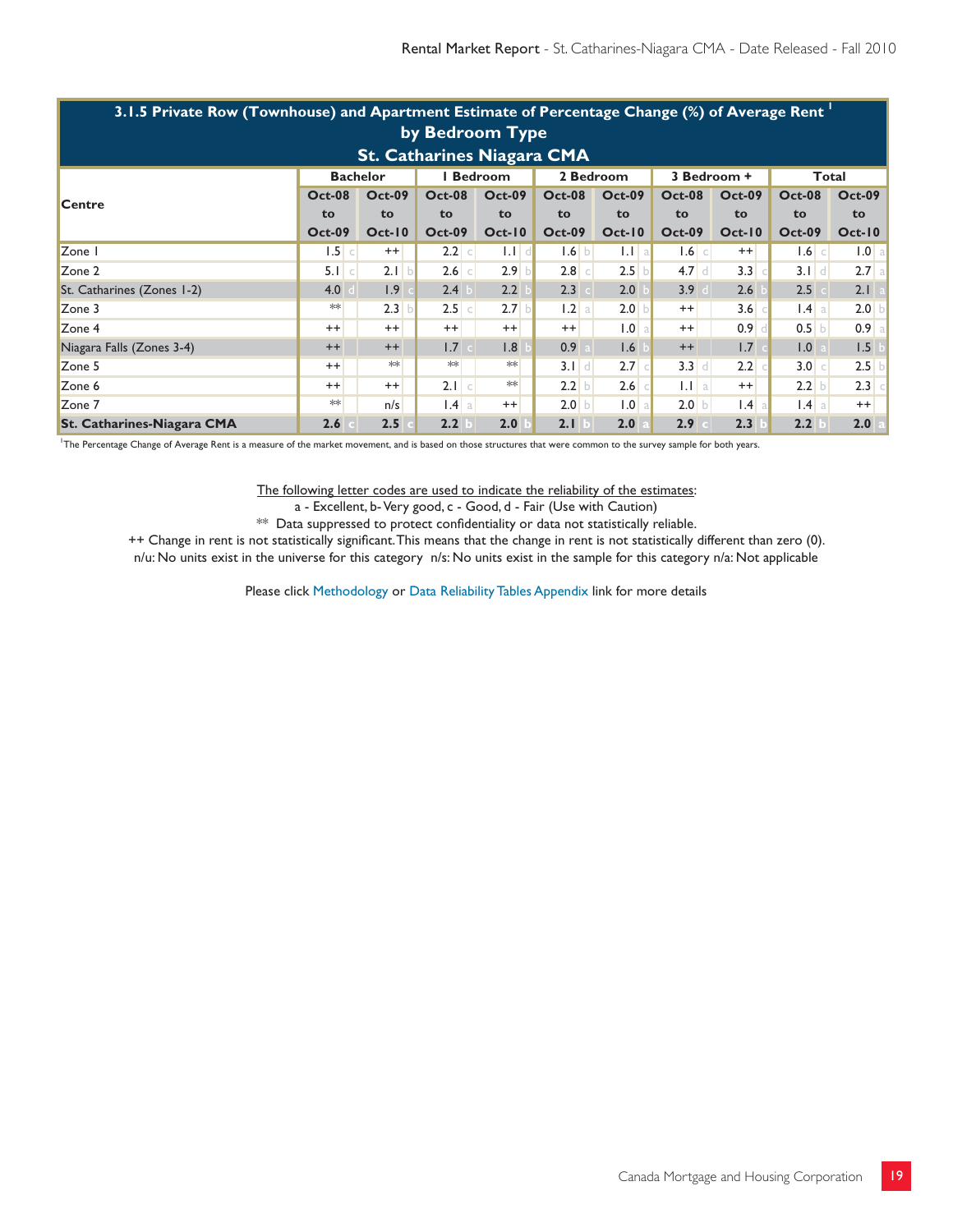# **Technical note:**

*Difference between Percentage Change of Average Rents (Existing and New Structures) AND Percentage Change of Average Rents from Fixed Sample (Existing Structures Only):*

Percentage Change of Average Rents (New and Existing Structures): The increase/decrease obtained from the calculation of percentage change of average rents between two years (example: \$500 in the previous year vs. \$550 in current survey represents an increase of 10 percent) is impacted by changes in the composition of the rental universe (e.g. the inclusion of newly built luxury rental buildings in the survey, rental units renovated/upgraded or changing tenants could put upward pressure on average rents in comparison to the previous year) as well as by the rent level movement (e.g. increase/decrease in the level of rents that landlords charge their tenants).

Percentage Change of Average Rents from Fixed Sample (Existing Structures Only): This is a measure that estimates the rent level movement. The estimate is based on structures that were common to the survey sample for both the previous year and the current October Rental Market Surveys. However, some composition effects still remain e.g. rental units renovated/upgraded or changing tenants because the survey does not collect data to such level of details.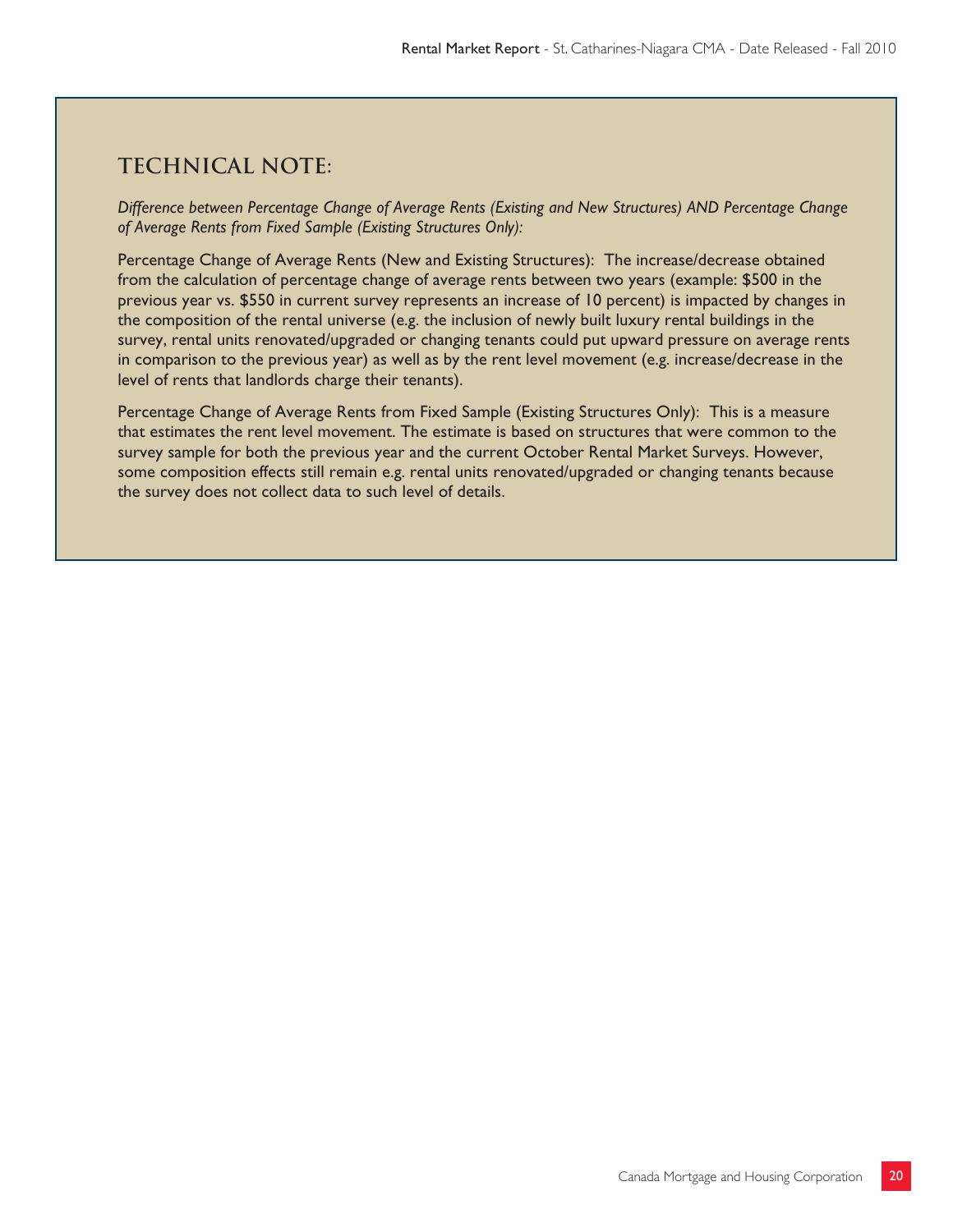# **METHODOLOGY FOR RENTAL MARKET SURVEY**

Canada Mortgage and Housing Corporation (CMHC) conducts the **Rental Market Survey** (RMS) every year in April and October to estimate the relative strengths in the rental market. The survey is conducted on a sample basis in all urban areas with populations of 10,000 and more. The survey targets only privately initiated structures with at least three rental units, which have been on the market for at least three months. The survey collects market rent, available and vacant unit data from sampled structures. Most RMS data contained in this publication refer to privately initiated apartment structures.

The survey is conducted by a combination of telephone interviews and site visits, and information is obtained from the owner, manager, or building superintendent. The survey is conducted during the first two weeks of April/October, and the results reflect market conditions at that time.

CMHC's Rental Market Survey provides a snapshot of vacancy and availability rates, and average rents in both new and existing structures. In October 2006, CMHC has introduced a new measure for the change in rent that is calculated based on existing structures only. This estimate is based on structures that were common to the survey sample the previous year and the current year of the Rental Market Survey. The change in rent in existing structures is an estimate of the change in rent that the landlords charge and removes compositional effects on the rent level movement due to new buildings, conversions, and survey sample rotation. The estimate of per cent change in rent is available in the Rental Market Report – Canada Highlights , Provincial Highlights, and the local Rental Market Reports. The rent levels in new and existing structures are also published. While the per cent change in rents in existing structures published in the reports are statistically significant, changes in rents that one might calculate based on rent levels in new and existing structures may or may not be statistically significant.

# **METHODOLOGY FOR SECONDARY RENTAL MARKET SURVEY**

Canada Mortgage and Housing Corporation (CMHC) conducts a survey of the **Secondary Rental Market** (SRMS) in September and October to estimate the relative strengths in the secondary rental market which is defined as those dwellings not covered by the regular RMS. CMHC has identified the following dwelling components to be included in SRMS:

- Rented single-detached houses.
- Rented double (semi-detached) houses (i.e.. Two units of approximate equal size and under one roof that are situated either side-by-side or front-to-back).
- Rented freehold row/town homes.
- Rented duplex apartments (i.e.. one-above-other).
- Rented accessory apartments (separate dwelling units that are located within the structure of another dwelling type).
- Rented condominiums (can be any dwelling type but are primarily apartments).
- One or two apartments which are part of a commercial or other type of structure.

The SRMS has three components which are conducted in selected CMAs:

- A Household Rent Survey of all households to collect information about rents.
- A Condominium Apartment Rent Survey of households living in condominium apartments to collect information about rents.
- A Condominium Apartment Vacancy Survey of condominium apartment owners to collect vacancy information.

All three surveys are conducted by telephone interviews. For the condominium apartment vacancy survey, information is obtained from the owner, manager, or building superintendent and can be supplemented by site visits if no telephone contact is made. For the other two surveys, information is collected from an adult living in the household. All surveys are conducted in September and October, and the results reflect market conditions at that time.

CMHC publishes the number of units rented and vacancy rates for the condominium vacancy survey. For the condominium rent and household rent surveys, the average rent is published. A letter code representing the statistical reliability (i.e., the coefficient of variation (CV)) for each estimate is provided to indicate the data reliability. Rented condominium apartments were surveyed in the following CMAs: Vancouver, Victoria, Calgary, Edmonton, Regina, Saskatoon, Toronto, Ottawa, Montréal and Québec (NOTE: condo rent data was not collected for Regina and Saskatoon). Other secondary rental market units were surveyed in Abbotsford, Barrie, Calgary, Edmonton, Halifax, Montreal, Ottawa, Quebec, St. John's, Toronto, Regina, Saskatoon, Kelowna, Vancouver and Victoria.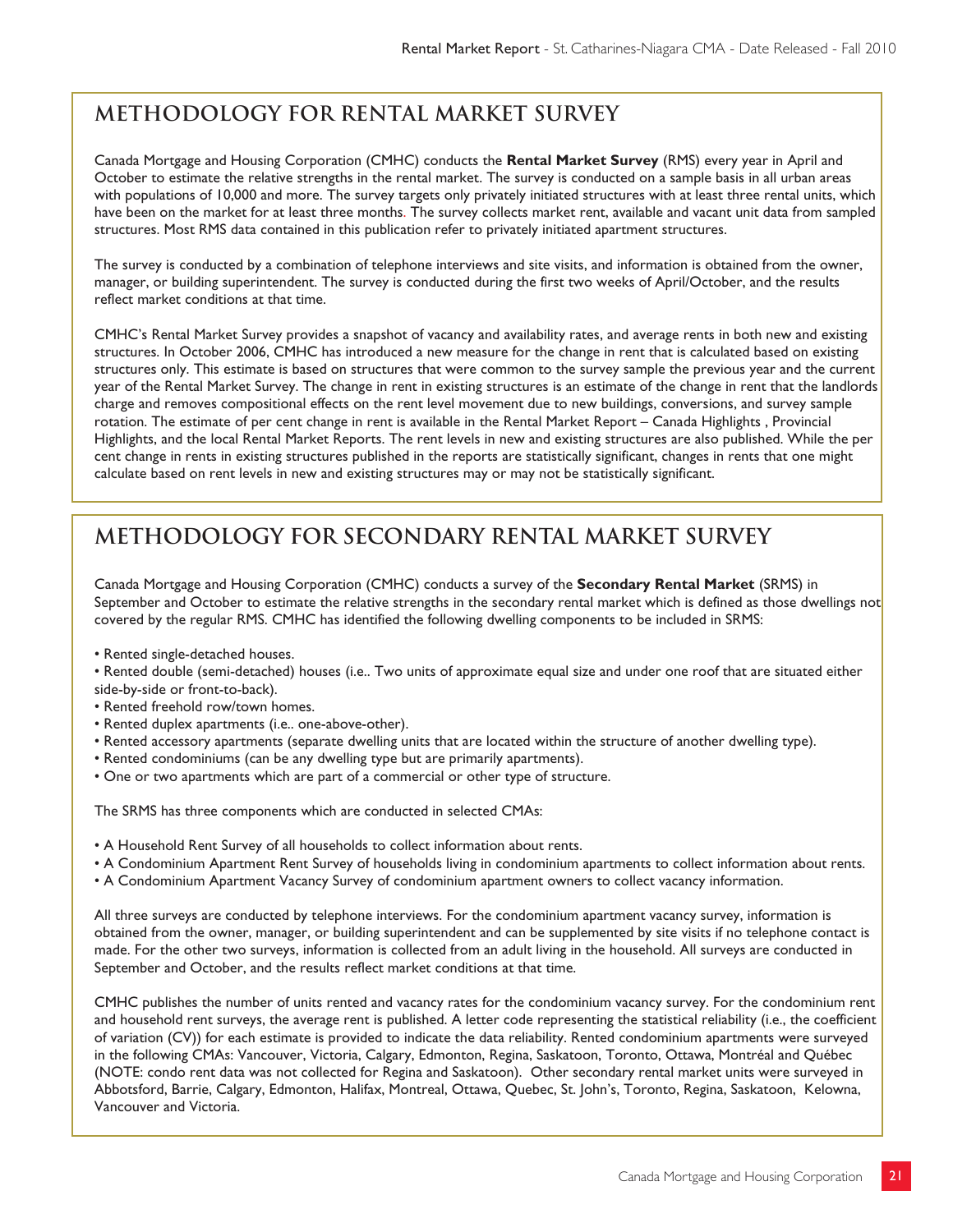# **Definitions**

**Availability:** A rental unit is considered available if the existing tenant has given, or has received, notice to move, and a new tenant has not signed a lease; or the unit is vacant (see definition of vacancy below).

**Rent:** The rent refers to the actual amount tenants pay for their unit. No adjustments are made for the inclusion or exclusion of amenities and services such as heat, hydro, parking, and hot water. For available and vacant units, the rent is the amount the owner is asking for the unit.

It should be noted that the average rents reported in this publication provide a sound indication of the amounts paid by unit size and geographical sector. Utilities such as heating, electricity and hot water may or may not be included in the rent.

**Rental Apartment Structure:** Any building containing three or more rental units, of which at least one unit is not ground oriented. Owner-occupied units are not included in the rental building unit count.

**Rental Row (Townhouse) Structure:** Any building containing three or more rental units, all of which are ground oriented with vertical divisions. Owner-occupied units are not included in the rental building unit count. These row units in some centres are commonly referred to as townhouses.

**Vacancy:** A unit is considered vacant if, at the time of the survey, it is physically unoccupied and available for immediate rental.

#### **Definitions of Census Areas referred to in this publication are as follows:**

A census metropolitan area (CMA) or a census agglomeration (CA) is formed by one or more adjacent municipalities centred on a large urban area (known as the urban core). The census population count of the urban core is at least 10,000 to form a census agglomeration and at least 100,000 to form a census metropolitan area. To be included in the CMA or CA, other adjacent municipalities must have a high degree of integration with the central urban area, as measured by commuting flows derived from census place of work data. CMAs and CAs contain whole municipalities or Census Subdivisions.

All data presented in this publication is based on Statistics Canada's 2001 and 2006 Census area definitions.

#### **Acknowledgement**

The Rental Market Survey and the Secondary Rental Market Survey could not have been conducted without the cooperation of the rental property owners, managers, building superintendents and household members throughout Canada. CMHC acknowledges their hard work and assistance in providing timely and accurate information. As a result of their contribution, CMHC is able to provide information that benefits the entire housing industry.

#### **Rental Affordability Indicator**

Canada Mortgage and Housing Corporation has developed a new rental affordability indicator to gauge how affordable a rental market is for those households which rent within that market. The level of income required for a household to rent a median priced twobedroom apartment, using 30 per cent of its income, is calculated. The three-year moving average of median income of renters' households in a centre is then divided by this required income. The resulting number is then multiplied by 100 to form the indicator. A value above 100 indicates that less than 30 per cent of the median income is required to rent a two-bedroom apartment, conversely, a value below 100 indicates that more than 30 per cent of the median income is required to rent the same unit. In general, as the indicator increases, the market becomes more affordable; as the indicator declines, the market becomes less affordable.

Median renter household income estimates used in the calculation of the rental affordability indicator are based on results of Statistics Canada's Survey of Labour and Income Dynamics. Results for this survey are available from 1994 to 2005. CMHC has developed forecasts of median renter household income since 2006.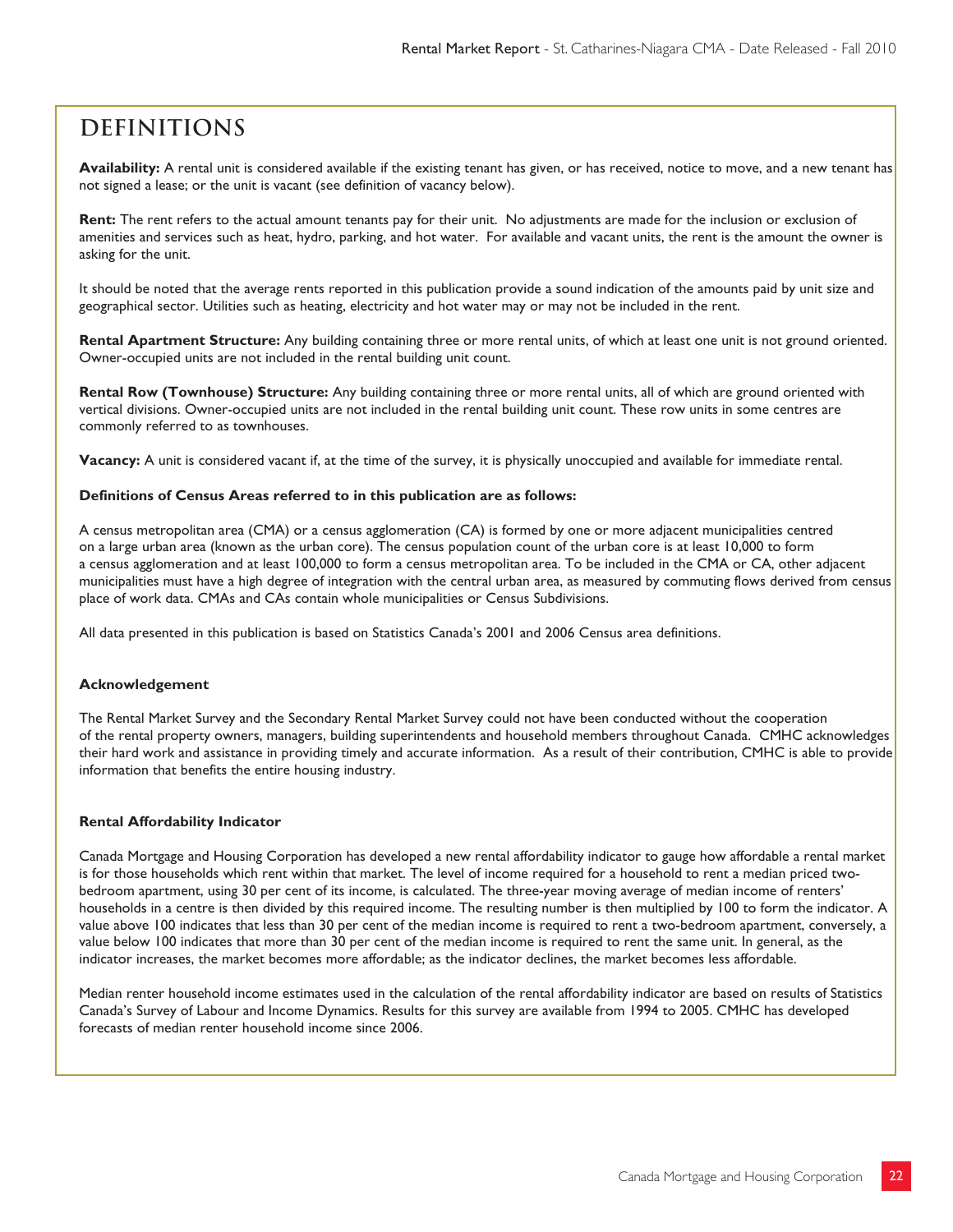# CMHC—Home to Canadians

Canada Mortgage and Housing Corporation (CMHC) has been Canada's national housing agency for more than 60 years.

Together with other housing stakeholders, we help ensure that the Canadian housing system remains one of the best in the world. We are committed to helping Canadians access a wide choice of quality, environmentally sustainable and affordable homes – homes that will continue to create vibrant and healthy communities and cities across the country.

For more information, visit our website at www.cmhc.ca

You can also reach us by phone at 1-800-668-2642 or by fax at 1-800-245-9274. Outside Canada call 613-748-2003 or fax to 613-748-2016.

Canada Mortgage and Housing Corporation supports the Government of Canada policy on access to information for people with disabilities. If you wish to obtain this publication in alternative formats, call 1-800-668-2642.

The Market Analysis Centre's (MAC) electronic suite of national standardized products is available for free on CMHC's website. You can view, print, download or subscribe to future editions and get market information e-mailed automatically to you the same day it is released. It's quick and convenient! Go to www.cmhc.ca/housingmarketinformation

For more information on MAC and the wealth of housing market information available to you, visit us today at www.cmhc.ca/housingmarketinformation

To subscribe to priced, printed editions of MAC publications, call 1-800-668-2642.

©2010 Canada Mortgage and Housing Corporation. All rights reserved. CMHC grants reasonable rights of use of this publication's content solely for personal, corporate or public policy research, and educational purposes. This permission consists of the right to use the content for general reference purposes in written analyses and in the reporting of results, conclusions, and forecasts including the citation of limited amounts of supporting data extracted from this publication. Reasonable and limited rights of use are also permitted in commercial publications subject to the above criteria, and CMHC's right to request that such use be discontinued for any reason.

Any use of the publication's content must include the source of the information, including statistical data, acknowledged as follows:

Source: CMHC (or "Adapted from CMHC," if appropriate), name of product, year and date of publication issue.

Other than as outlined above, the content of the publication cannot be reproduced or transmitted to any person or, if acquired by an organization, to users outside the organization. Placing the publication, in whole or part, on a website accessible to the public or on any website accessible to persons not directly employed by the organization is not permitted. To use the content of any CMHC Market Analysis publication for any purpose other than the general reference purposes set out above or to request permission to reproduce large portions of, or entire CMHC Market Analysis publications, please contact: the Canadian Housing Information Centre (CHIC) at mailto:chic@cmhc.gc.ca; 613-748-2367 or 1-800-668-2642.

For permission, please provide CHIC with the following information: Publication's name, year and date of issue.

Without limiting the generality of the foregoing, no portion of the content may be translated from English or French into any other language without the prior written permission of Canada Mortgage and Housing Corporation.

The information, analyses and opinions contained in this publication are based on various sources believed to be reliable, but their accuracy cannot be guaranteed. The information, analyses and opinions shall not be taken as representations for which Canada Mortgage and Housing Corporation or any of its employees shall incur responsibility.